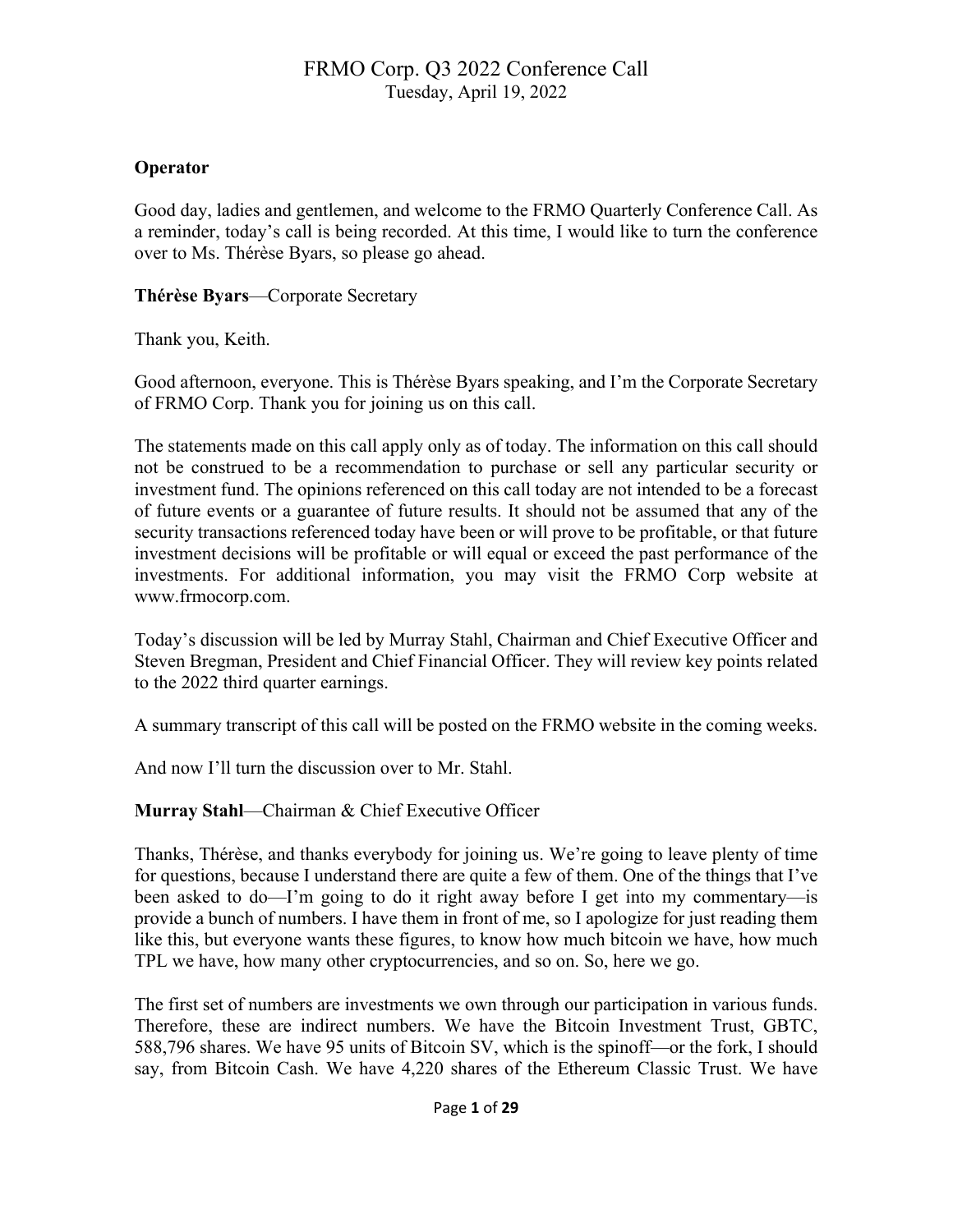26,778 shares of the Bitcoin Cash Trust. One of the reasons we have that is we took our Bitcoin Cash and we tendered it to the fund. A reason for doing that is that we got a pretty good deal by participating. We have 606 shares of Grayscale's eCash Trust. We have 5,895 shares of Litecoin Investment Trust.

All these, by the way, are at big discounts to net asset value, which you should take into consideration when we provide the market values.

We have some Bitcoin Gold. That was a fork from bitcoin. These are actual coins. We have 224 of those. In the past, I've given my theory about the bitcoin forks and their ultimate value, so I won't reprise that unless somebody wants to ask a question about it.

Here's what we own directly, as opposed to through funds. This is bitcoin itself, bitcoin that we have mined through our own mining efforts. We have 123 actual bitcoins. We have 7,644 shares of the Grayscale Bitcoin Investment Trust, GBTC. We have 18 shares of the Ethereum Classics Trust, another Grayscale product; 12 shares of the Grayscale Bitcoin Cash Trust; and seven shares of the Grayscale Litecoin Trust. We also have mined some Litecoin, and have 1,514 actual Litecoin. We have 35 Ethereum, actual coins that we've mined ourselves. We have 661.7 Ethereum Classic coins we've mined, and 61.4 Litecoins.

Then, we own 30.8% of Winland Holdings, formerly known as Winland Electronics. They have 52.9 actual bitcoins that they've mined. They actually purchased or acquired indirectly—these are through other modalities—another 7.4 that they didn't mine. They've mined 14.9 Litecoin, they've mined 53.5 Zcash, they've mined 1 Bitcoin Cash, 8.7 Bitcoin Gold, and 9.4 Ethereum Classic.

To derive our implied ownership, via Winland's direct holdings, multiply by 0.308 all those previous numbers.

And you probably want to know how many shares of Texas Pacific Land Trust we have, which I will read you. We have, indirectly through investment funds, 50,729 shares, and directly we hold 7,374 shares. Add those two numbers, and obviously, it's over 58,000 shares.

Now you know where we stand on crypto and TPL holdings. I think the balance sheet speaks for itself. The salient quarterly event impacting our value, at least our shareholders' equity, is a decline in the value of bitcoin and the Bitcoin Investment Trust. Texas Pacific, which is our biggest holding, didn't do a heck of a lot in the quarter, either positive or negative. So, that's that and you see what it is. Of course, the value we used for TPL at February 28<sup>th</sup> was \$1,188.73 a share. Obviously, it's changed since then, so take that into consideration when you're looking at the financial statement. Everything else is fairly self-explanatory.

One or two things are in the process of happening, which, when we get to my various points, I'll refer back to that document. In any event, you can clearly see that much of what we're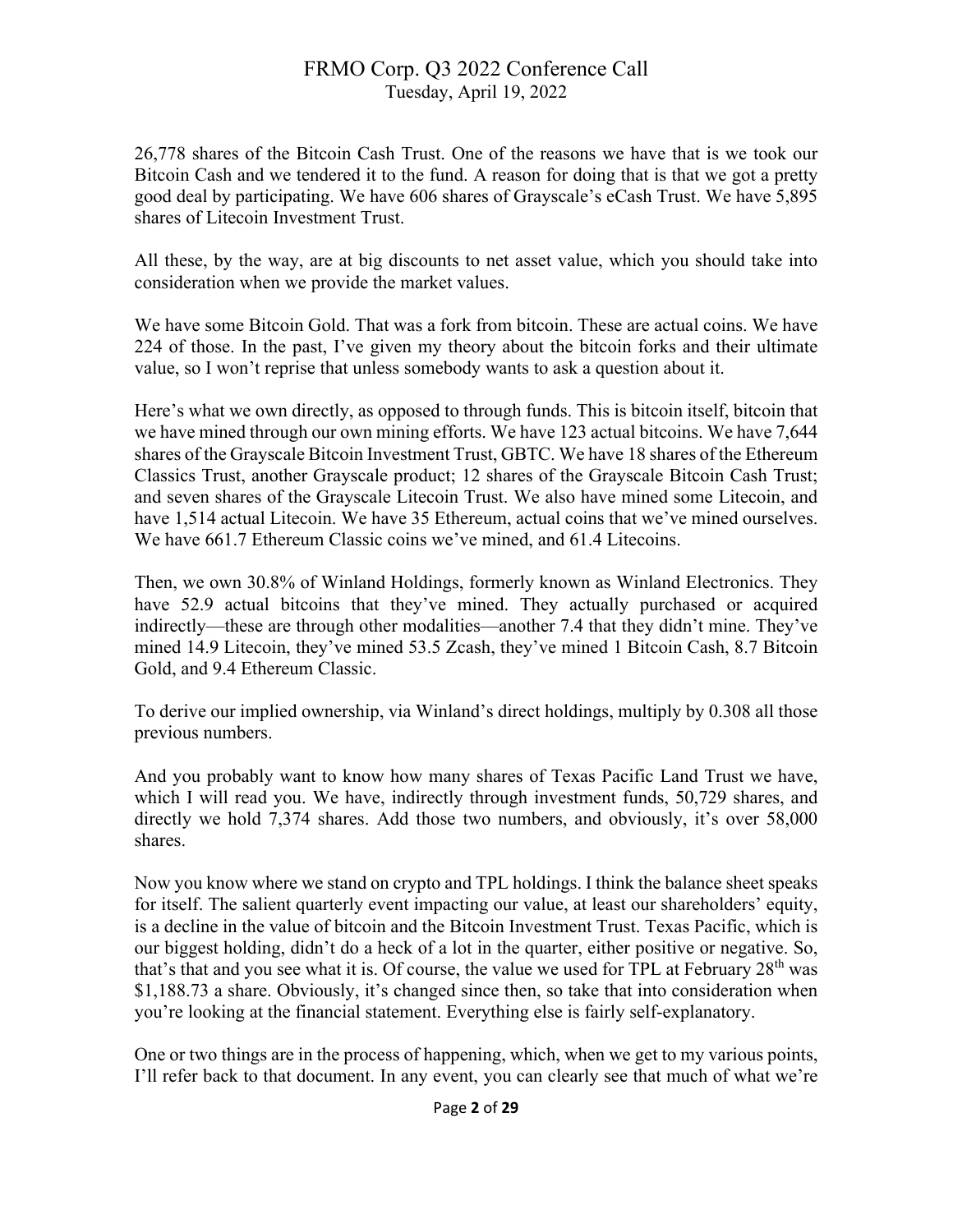doing in in Horizon Kinetics an investment sense, including much of what we're doing in cryptocurrency, has to do with inflation. We've been doing this for about six years now. So, let me make several general remarks about inflation, just to set the tone. Then we'll go into crypto and various other undertakings, and some other activities I think you'll find interesting.

Historically, wealth was hard-asset wealth. That really changed in our society, beginning probably in about 1980 or 1981 to about a year ago. In that period, it was financial assets that became wealth. That had to do with the decline—not elimination of, but the decline in the inflation rate that characterized the '70s, up to 1980. From 1981 to, I would say, at least 2020, probably much of 2021, too, there wasn't a lot of measured inflation. We could disagree about what that rate really was, but it wasn't of concern to people. What I'm going to do is point out a number of events—the type I would say are once in a millennium events—that I would argue interrupted the inflation that we were experiencing up through 1980.

One of those events was the collapse of Soviet Communism. In 1980/1981, Soviet Communism had not yet collapsed. It was in the process of doing so, and not wanting their society to collapse, the leaders of that needed to get hard currency in the world market, and they only thing they really had to sell—what was that? Commodities of every possible type. Everything from oil to copper to iron ore and uranium. You name it, and that went on the market. And that was a major disruption to the global commodity markets, one that went on for decades.

The second, I would say, seminal, once in a millennium event was the almost simultaneous collapse of Chinese Communism—the conversion from a Communist state to a state capitalist enterprise. China, though, didn't really have a lot in the way of commodities to put up on the world commodity markets; some, here and there, but not sufficient to have a meaningful impact. But what they did have is 1.4 billion people to put on the world labor market. That was a big deal. Maybe even a bigger deal than the Russian commodity sales— 1.4 billion is a lot of people. That caused societal shifts in terms of where goods were produced, and displaced a lot of workers worldwide. That process has, more or less, played itself out, as has the Russian sales of commodities, for reasons that you can read about in the paper every day. Now we're in the world of sanctions and embargos, so we're in a different world.

The third inflation interrupting event was the rise of the emulators—quite a few of them, actually—of the Chinese government putting their labor on the world market. I would say this is the emerging markets labor supply: India, Pakistan, Bangladesh, Thailand, Vietnam, the Philippines, Malaysia, etc. There are plenty of other countries I could name. Mexico would be a good example. Add those to the Chinese labor market. I could also add, to a lesser degree, the labor markets of the Eastern European countries, also formerly Communist. You're talking about possibly over 3 billion people in various points in time over the course of 40 years put into the world labor market. That's done; that process is over.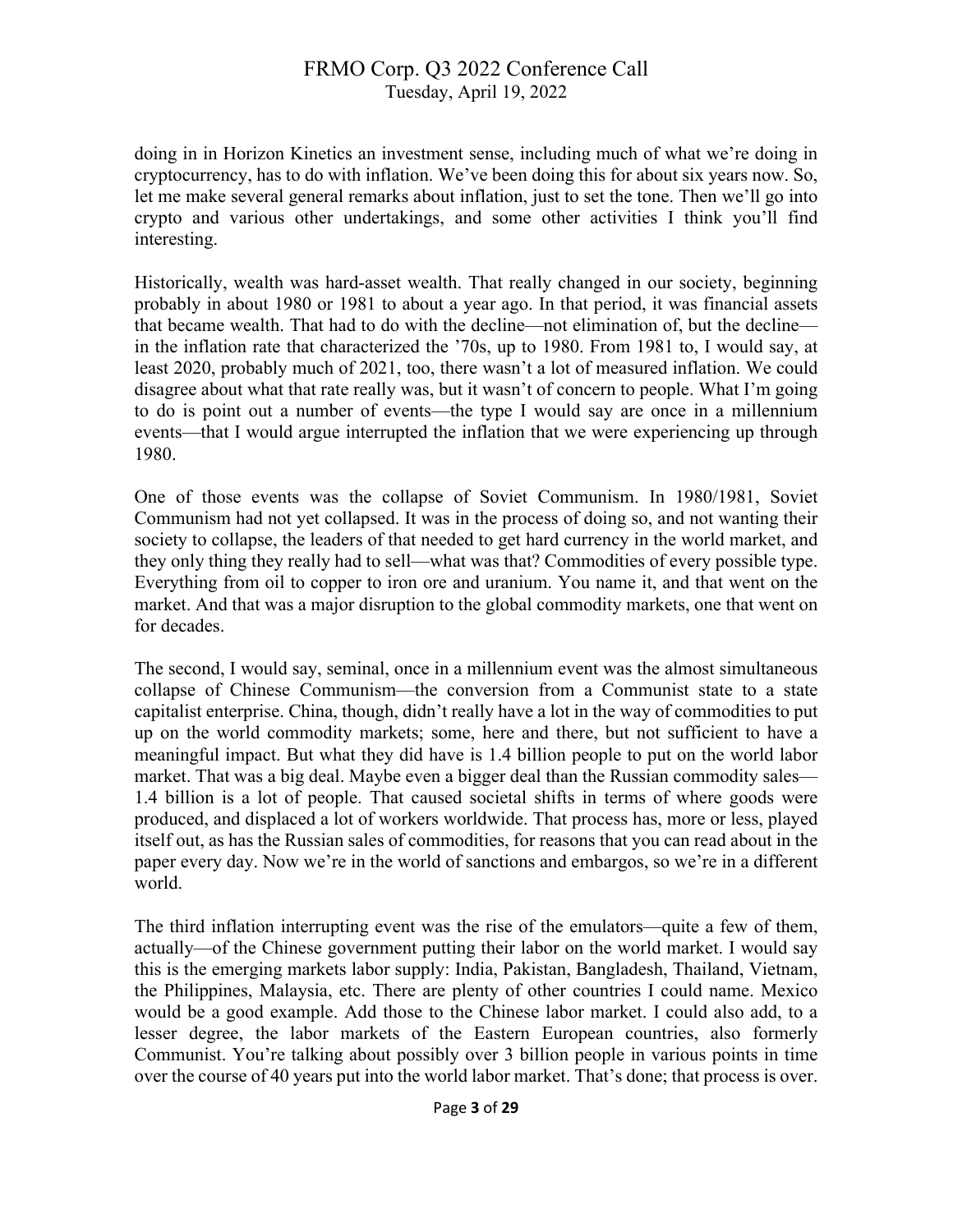Two lesser important points, I'll just mention them so you can understand how the world is changing. You'll recall South Africa was sanctioned because of apartheid. Apartheid ended and therefore the sanctions ultimately ended, and so South Africa, a commodity rich nation, was reintegrated into the world. Their commodities came onto the world market. They certainly had a lot of needs. That was a once in a lifetime event, maybe a once in a millennium event.

And then another thing that happened, something that really started in the '70s but certainly gained force in the '80s, was the integration of women in the workplace. So, half of the planet got integrated into the workplace, whereas historically that workforce didn't actually exist.

So, all those five phenomena that I mentioned were major counter-inflationary trends. And all those counter-inflationary trends were playing themselves out or, I would argue, have played themselves out. In a macro sense, if you want to think in those terms, that's what led to the investment posture we have. The most important investment posture we have, in my opinion, is not Texas Pacific Land Trust, but crypto. And we invest crypto in a variety of ways. One way is our mining efforts, which we'd like to expand, and in due course we will.

Now, you might say that we have plenty of cash and we have plenty of assets, so why don't we go out and buy more mining rigs? Well, the answer is very simple, because as the mining rigs become more efficient—which they actually have, and recently there's been another quantum improvement in power consumption efficiency in that respect—the prices of the rigs actually fall. If the prices of the rigs fall, that interrupts the rise in value of. Why does it do that? You might think, why doesn't the bitcoin just purely reflect inflation or purely reflect the supply-demand of the commodity itself? Because it's no different in that respect than gold: if it's cheaper to produce the coins, meaning, it's cheaper to mine them, then some of that cost savings—and I would argue all of or virtually all of that—is going to be passed on to the people who would buy the coins, just like if gold became cheaper to produce, it's going to be reflected in the price of gold. The same for wheat or soybeans or corn, when from time to time they get cheaper to produce and that gets reflected in the price.

Bitcoin is no different than any other commodity in that respect, with one incredibly salient exception. That salient exception is that, in principle, supplies of any commodity are not really fixed. If the equipment is readily available to produce more gold, and it can be produced cheaply enough, more gold is going to be produced. The same is true of oil, the same is true of soybeans, or wheat, or corn, or whatever commodity you can name. In the case of bitcoin, over 19 million coins have now been mined. There are only going to be 21 million coins in the year 2140. There's less than 2 million to go, and they're going to become increasingly scarce. Eventually the scarcity factor is going to overwhelm the continual improvements in the efficiency of the mining equipment. So, fixed- or limited-supply crypto, especially bitcoin, is unlike any of the other commodities. That makes it an asset class in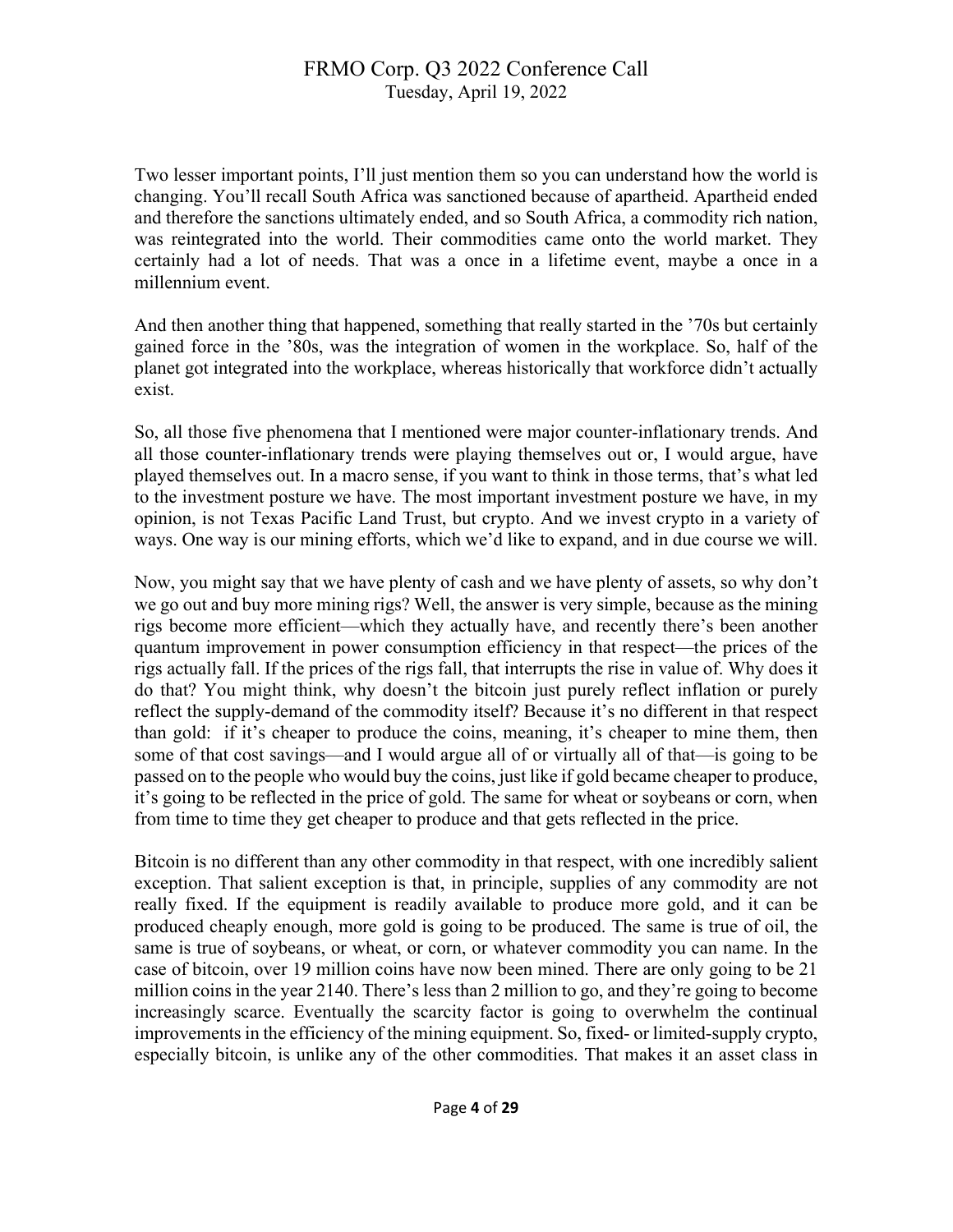itself. I believe the day is not long in coming when it's going to be a perfectly legitimate asset class and that's why it's so important to be there.

Now, apart from our own mining, we have four other investments in crypto that are worthwhile noting. One is called HashMaster. We own, I think it's 7.1%. Horizon Kinetics itself owns over 50%, so we obviously have a big stake in it. HashMaster does a number of things. First, it's a hosting facility, so, it's a datacenter for other miners. Secondly, it repairs equipment. Strategically it's very important to us to have that faculty. And, thirdly, it actually mines for its own account. So, HashMaster now owns coins as well.

Then there is Consensus Mining. This is the outgrowth of something we started a number of years ago with HK Cryptocurrency Mining LLC, which we merged with a newly created company called Consensus Mining and raised a fair amount of capital in the process. And we own a piece of Consensus Mining. Technically, Consensus Mining is publicly traded. It was a public offering, but it won't actually be trading in the marketplace: there's a lockup provision, and all the insiders who have shares can't until the lockup expires on November 30, 2022. We're in April, so in, call it about a half a year, on December 1, 2022, that will be publicly traded.

Then, of course, there's Winland Holdings, formerly known as Winland Electronics. We own 30.8% of that. That's another mining company. They do something else that is interesting: they make sensors—for heat, temperature, moisture, those kinds of things—and that's a small business, but it's profitable.

And we own a small stake in Digital Currency Group. Digital Currency Group, of course, manages the Grayscale trusts which, perhaps one day, will be cryptocurrency ETFs maybe. If that happens, GBTC will be a bitcoin ETF and it will be the leader, as it has been throughout in the cryptocurrency effort. So, that sums up our cryptocurrency investments, although I'm sure you'll have more questions about that.

A couple other points I want to make that I think are important, about securities exchanges. In the last couple of meetings, we haven't talked about exchanges, but, just to review and as you are probably aware, we merged our stake in the Minneapolis Grain Exchange with Miami International Holdings, which was once the Miami Options Exchange. Now it's a bona fide stock exchange, and an options exchange, and a commodities exchange. We also merged our Bermuda Stock Exchange with Miami. Our financial statements now show a \$14 million stake in what we refer to as MIAX. And that shows you just how something truly substantial can grow from small investments. I have a lot of high hopes for MIAX. If you go to their website or, alternatively, the Minneapolis Grain Exchange website, you can see what's happening in terms of volume expansion, and I think you'll agree the company is thriving by every conceivable measure a company can thrive by.

Also, a lesser investment for us that's thriving—or blossoming even—is the Canadian Securities Exchange. The idea of the Canadian Securities Exchange was to provide a venue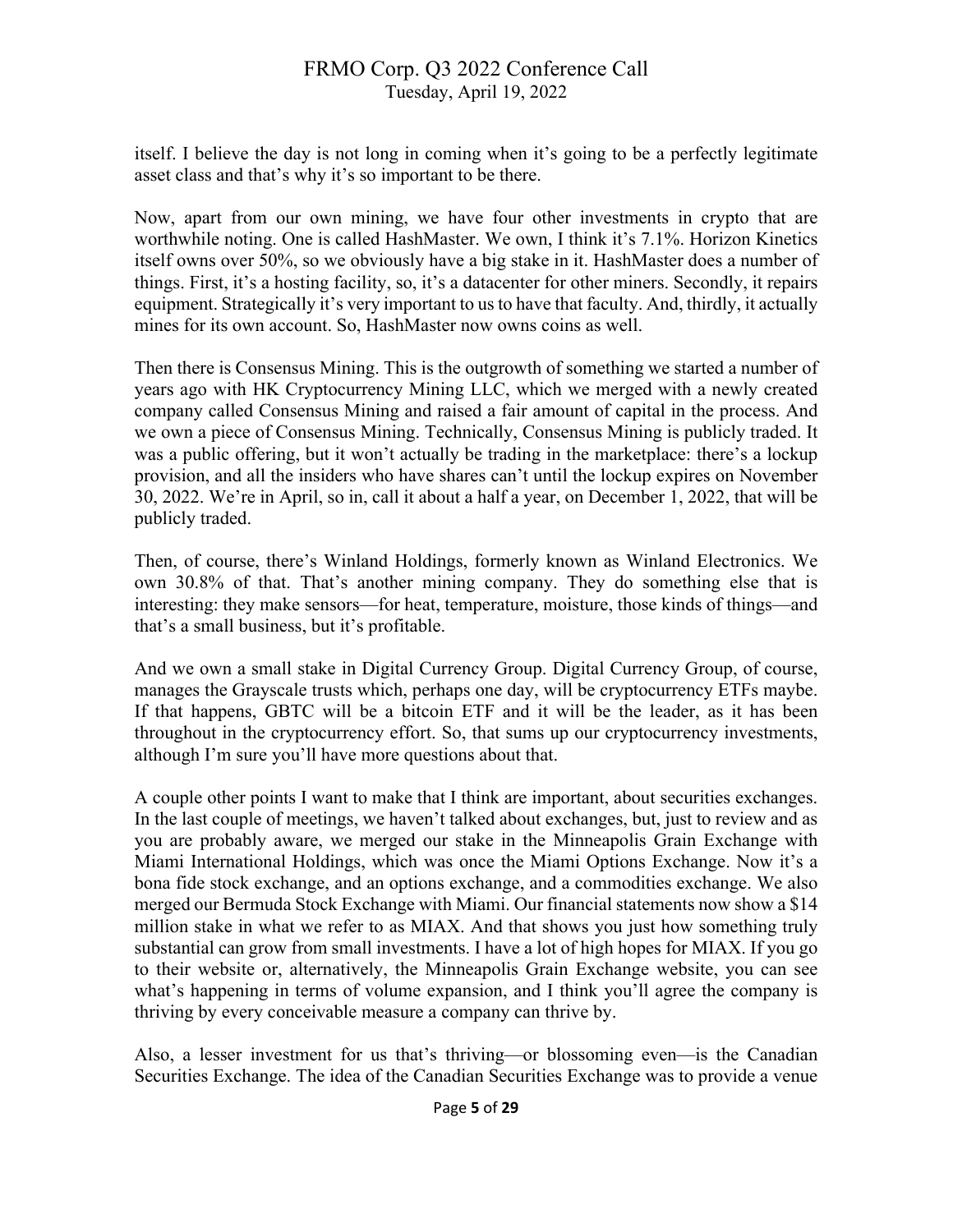for small cap natural resource companies, which is a lot of what's in Canada, to get better access to capital markets, essentially replacing the role the Toronto Venture Exchange well, the Vancouver Exchange, which became the Toronto Venture Exchange—once played in Canada. And it's thriving and blossoming. One of the reasons is that natural resource development requires substantial capital. Canada literally has thousands of such companies that are in need of capital, and the commodity cycle, in my opinion, has just started. So, this company is thriving in every conceivable way.

Now, as to Horizon itself, we had—you could argue—12, maybe even 14 years, of issues, challenges. No different than the issue every value investor faced. Number one, every value investor was overshadowed by the rise of the enormous technology conglomerates and their eventual dominance of the indexes. They're really outside of what value investors typically invest in, so we really didn't participate in that performance. The whole value investing asset class was impacted. But I would argue it was impacted to an even greater degree by the rise of indexation. Indexation basically overwhelmed the practice of active management for 12 or possibly even 14 years; that's what was happening.

The follow-on challenge was the rise of ETFs. One could say that the rise of ETFs is related to the rise of indexation, but we all believe as active managers that the ETF was not an asset class that would ever be permissible for active managers. There are certain disclosure rules in ETFs that are problematic for an active manager, so no one believed that an active manager would ever get permission to do an ETF. Plus, the increasing flow of funds out of active management – which includes mutual funds, of course – is a serious problem because the mutual fund—which is very, very important for Horizon Kinetics—is inherently operationally less cost efficient than an ETF. And that's what we had before us.

There's also the issue of platform fees the mutual fund manager. A large portion of your fee income actually goes to that mutual fund platform. That means that if someone takes \$10,000 they have in some money market fund, and they happen to put it in your mutual fund, you'll be paying a fairly substantial number of your basis points to that platform just because the money came from there. That has a major impact on profitability. So, we had that issue, in addition to the competition with indexation and competition with ETFs.

But recently, it came to our attention that the ETF regulation had changed, that we could manage an ETF. And the first ETF we launched, was—and in light of everything I said, it could be no other—the Horizon Kinetics Inflation Beneficiaries ETF. That was launched on January 12, 2021. Now we're in mid-April, 2022, so in 15 months we now have over \$1.4 billion in assets under management. So, a sea change has opened up to us, just because of that regulation change. That is a major positive factor that we now can access ETFs.

Another important positive factor for us is that, over those 10 or 14 years when value investors suffered a continual decline in assets under management, anything you could reasonably describe as an inflation beneficiary was gradually lessened in the index weightings. In some cases, inflation beneficiaries were actually purged from the index itself.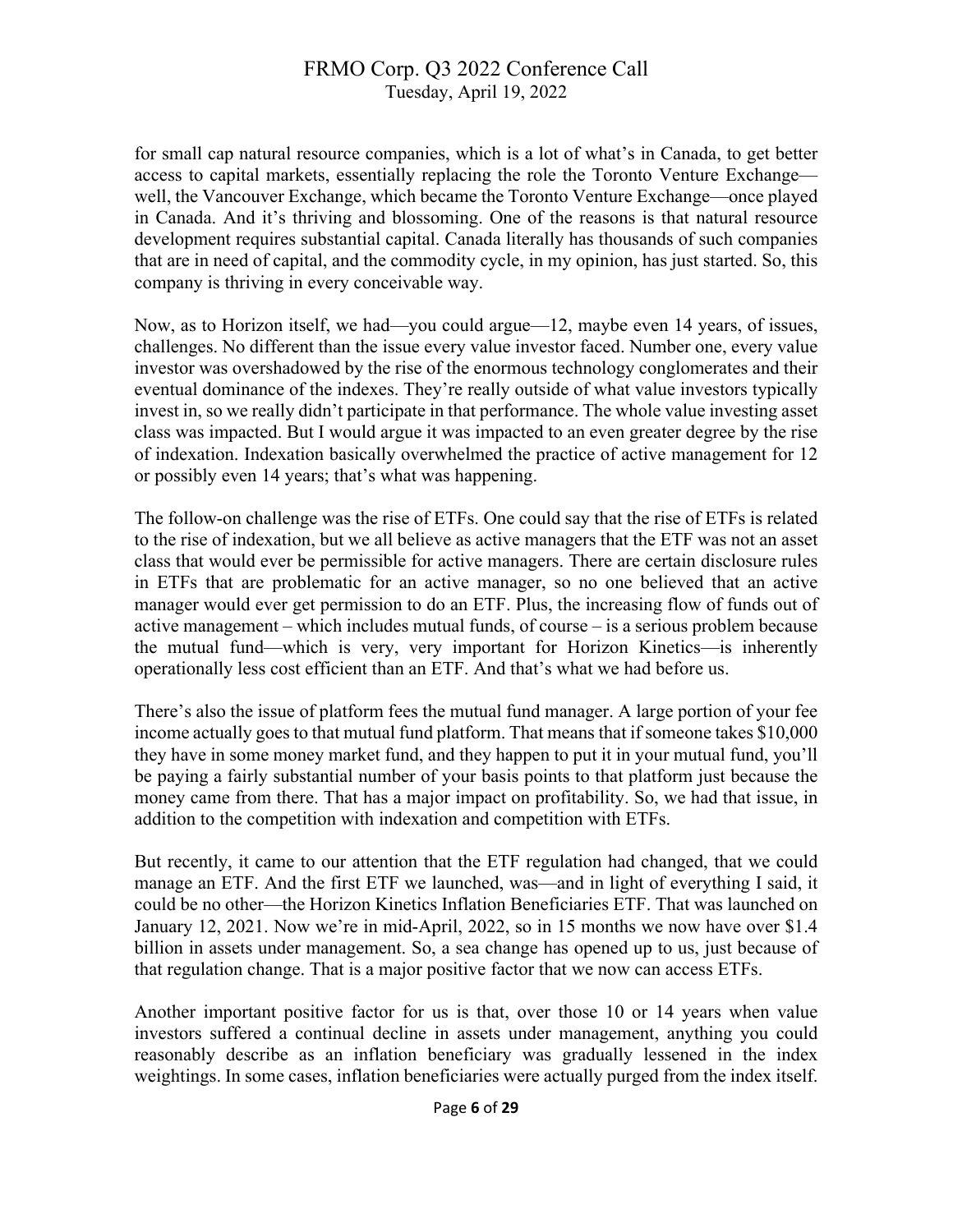As a consequence, the indexes no longer have much – by and large de minimis – positive exposure to inflation. Which means that if we're really right, if serious inflation is in our future, indexation is going to have its troubles just because of lack of positive exposure. That's separate from the fact that inflation, when it does occur, can have such an overwhelming negative impact on financial markets.

Anyway, needless to say, we're going to soon be launching some other ETFs. I wrote down on another sheet of paper four of them—actually five—that we're going to be launching. I would tell you the names, but I fear to do that, because somebody might copy them. Rest assured, though, that we're going to do some interesting things, and you will be seeing new ideas in the not too distant future in the world of ETFs. Some of them are in the equity market, some of them, believe it or not, are in the bond market. I think you'll find them all interesting, so stay tuned and you'll learn about them.

The last point I want to make before the questions and answers segment is something that isn't on the financial statement as of February 28<sup>th</sup>, because technically we started it on March  $1<sup>st</sup>$ . In addition to HK Hard Assets, whose major position is TPL, we started a fund— I alluded to it in the last conference call, I believe—called HK Hard Assets II. Although there are some shares of TPL in there, just to give the fund some life, we're buying something in the world of hard assets that's an entirely different focus. In due course we'll be able to talk about it. But on March  $1<sup>st</sup>$ , we made our first investments in it and we'll be adding to our investments as the months progress. And all I'll say about it now is that it is, no question, an inflation beneficiary.

Those are the salient remarks I wanted to make with regard to Horizon and FRMO.

## **Questioner 1**

Is there any policy whereby FRMO employees must own stock? Given management's views on inflation and bitcoin, coupled with the recent mainstream discussion of inflation and decline in bitcoin price, are FRMO employees and management buying FRMO stock? If not, why not?

## **Murray Stahl**—Chairman & Chief Executive Officer

You may be aware there are only two paid employees of FRMO and they're our in-house counsel, Jay Kesslen, and Therese Byars, our corporate secretary. Then there are the two unpaid employees, both on this call: me and Steve<sup>[1](#page-6-0)</sup>. That's it. And we both own considerable

<span id="page-6-0"></span><sup>&</sup>lt;sup>1</sup> We, Murray and Steve, have never taken cash compensation. At some point, we were informed that the IRS requires recognition of compensation – which is to say they don't recognize the concept of working for no compensation, even though that's what we do – so on an accounting basis, we record non-cash compensation expense that is posted along with an identical entry that increases the additional paid-in capital account.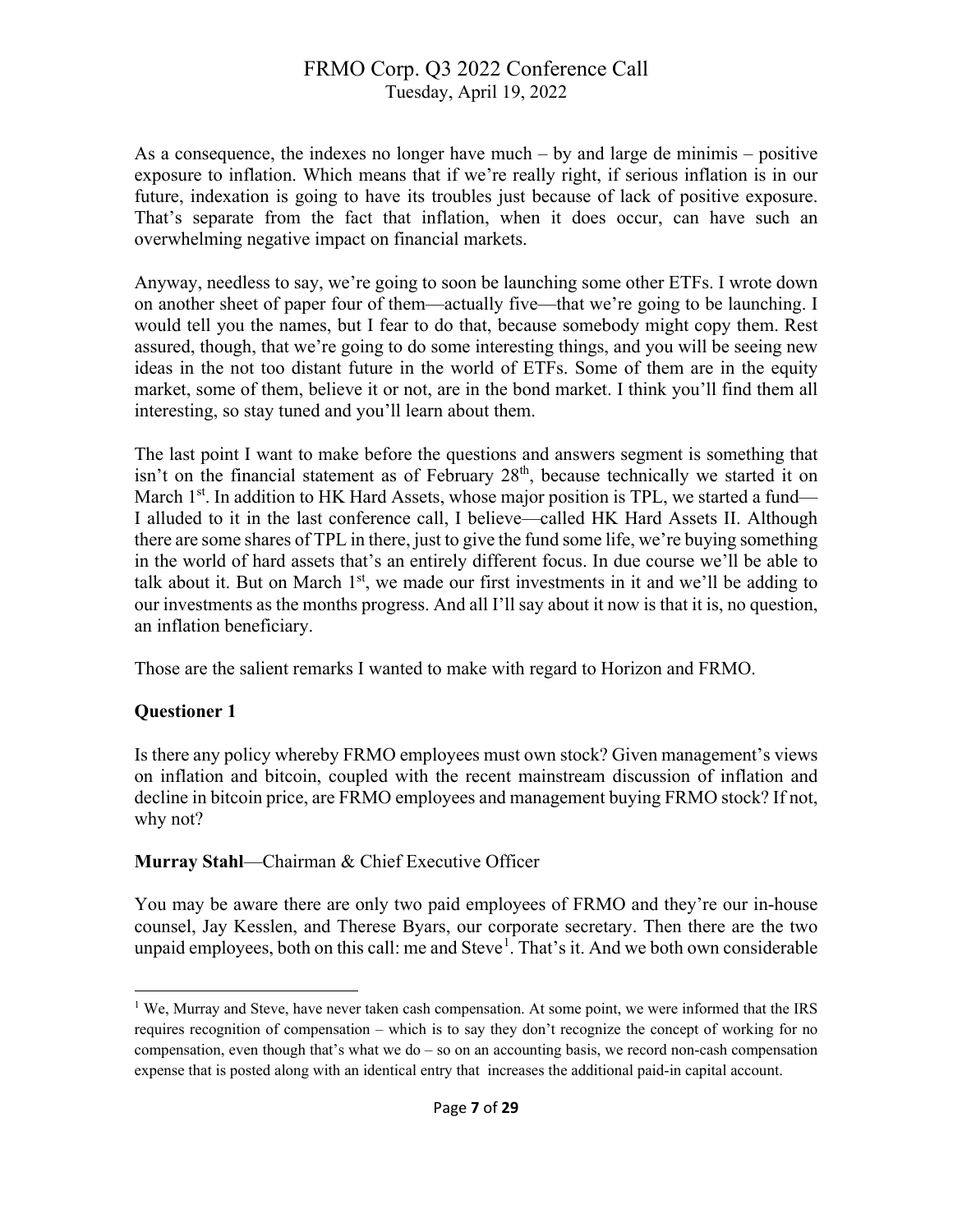amounts of stock. Usually during the course of a quarter, I myself buy some more shares. I like to buy gradually during the course of the quarter, but I own way in excess of 7 million shares. You also might be interested to learn that Horizon Kinetics itself, which we obviously have a big stake in, buys shares in accordance with one of these preordained programs wherein you declare your intention to the regulators that you're going to buy X number of shares a day. I forget how many shares we buy each day, but Horizon Kinetics is in the market every single day buying shares of FRMO. And that goes to our benefit as well.

On a personal basis, I'm still restricted from buying FRMO shares—actually, because I'm doing this call—but if I'm not mistaken, I can begin buying again as of April 21<sup>st</sup>. Horizon Kinetics, though was buying stock today, as it does every day. I hope that's a direct answer to your question.

## **Questioner 1 (cont.)**

What are management's biggest fears for the company's business right now? What does management see as FRMO's five-year-plus destination? And what do you see as the most plausible narrative of failure in accomplishing that?

**Murray Stahl**—Chairman & Chief Executive Officer

Number one, we would like to have an operating business within the context of FRMO, and we haven't achieved that yet. I mentioned it last time. There are two primary reasons, really. The first relates to businesses we could have bought, but we didn't know enough about any of them to warrant buying one. Secondarily, even for some of operating businesses we knew a lot about, we didn't like the valuation, so we didn't buy. Ultimately, though, we'll do something, eventually we'll get there.

At the moment, I'm leaning towards crypto, because we have all the makings for that, but it doesn't have to be crypto. It could end up being something else. However, whatever it ends up being, it's going to be something with which we have a lot of expertise and knowledge. That doesn't mean we're going to run the business on a day-to-day basis, but we're not going to go outside of our circle of competence.

In terms of what do we fear? For openers, I think it should be self-evident that we've made a fairly big investment in inflation beneficiaries. And what if there's not inflation? What if there's disinflation? What if there's deflation? All those alternative scenarios are possible. I personally don't think, at the moment, they're all that likely, but the best laid plans of mice and men oft' go awry. It's possible, it has to be considered, and we're constantly reevaluating that. Were that circumstance to arise, we're going to have to do a lot of repositioning of assets, but it doesn't seem like it's happening at the moment. So, I guess that's the greatest fear.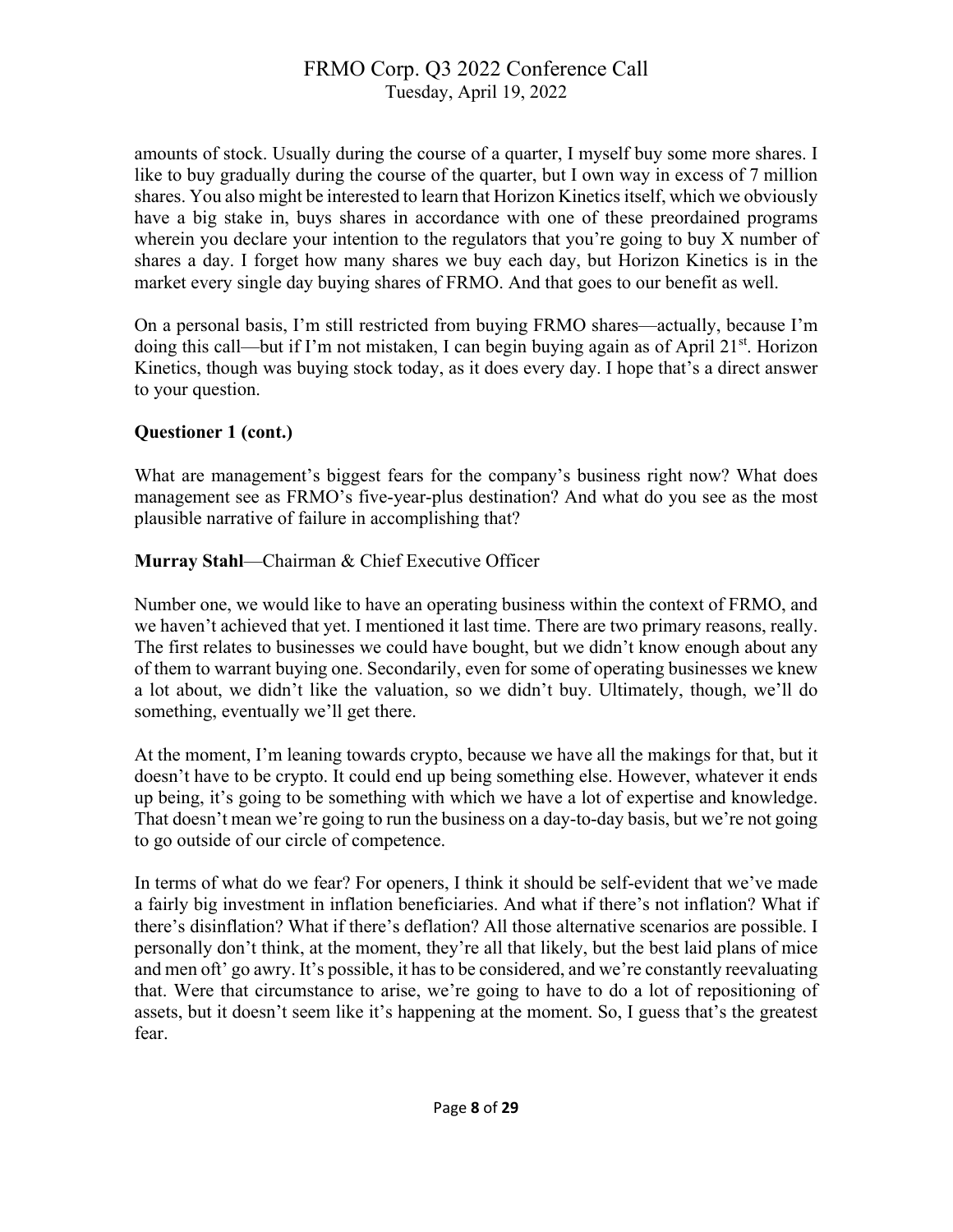We don't have a leveraged balance sheet, we don't have any meaningful liabilities. The only debt we have is the \$707,000 mortgage for the HashMaster building. I personally believe the mortgage is, at most, about a quarter of the market value of the building. So, we're in good shape there, not that \$707,000 is such a big deal in relationship to our balance sheet.

The other concern I'll mention, if one could call it that, if we were to have an operating company, is that we would then have some employees, and with employees come various personnel management problems that we haven't had in the history of FRMO. But, we'll deal with it when the time comes. That's why whatever we buy is going to have to have its own management. That will come with an employee expense item, and there'll be other expense items of running the business. Therefore, the character of the income statement will change.

#### **Questioner 1 (cont.)**

In the past, management has talked about employee retention and how no one has ever left the company. Taking an employee's perspective, what would management say is the worst or most difficult part of working for FRMO?

Steven Bregman—President & Chief Financial Officer

A couple of technical points, communication issues. It is no doubt easy if someone is speaking with Murray or me to mistake when we might be speaking about FRMO Corp as opposed to Horizon Kinetics. I, for instance, can be a little sloppy with pronouns. The questioner might have confused one company with the other with respect to the discussion of employees. As to FRMO Corp., there only the two paid officers and the two unpaid employees, and you're on the line with those two, and none of us have never left the company.

In speaking about Horizon Kinetics, there are certainly employees who have left. As far as room for confusion in that regard, someone may have once spoken to me, for instance, asking me about our research efforts and how we handle analyst investment reports versus our investments for clients and how that relationship works. And I might have said—which would have been the case at the time—that no analyst has left the firm in many, many, years, maybe a decade. And that's still the case. But I would have been speaking about that particular portion of Horizon Kinetics, the research staff.

As to taking an employee's perspective and what would management say is the worst or most difficult part of working for FRMO Corp? Well, that would be us, Murray and me. So, the questioner may be thinking there are a lot more employees at FRMO Corp than there are, because it's just the two of us.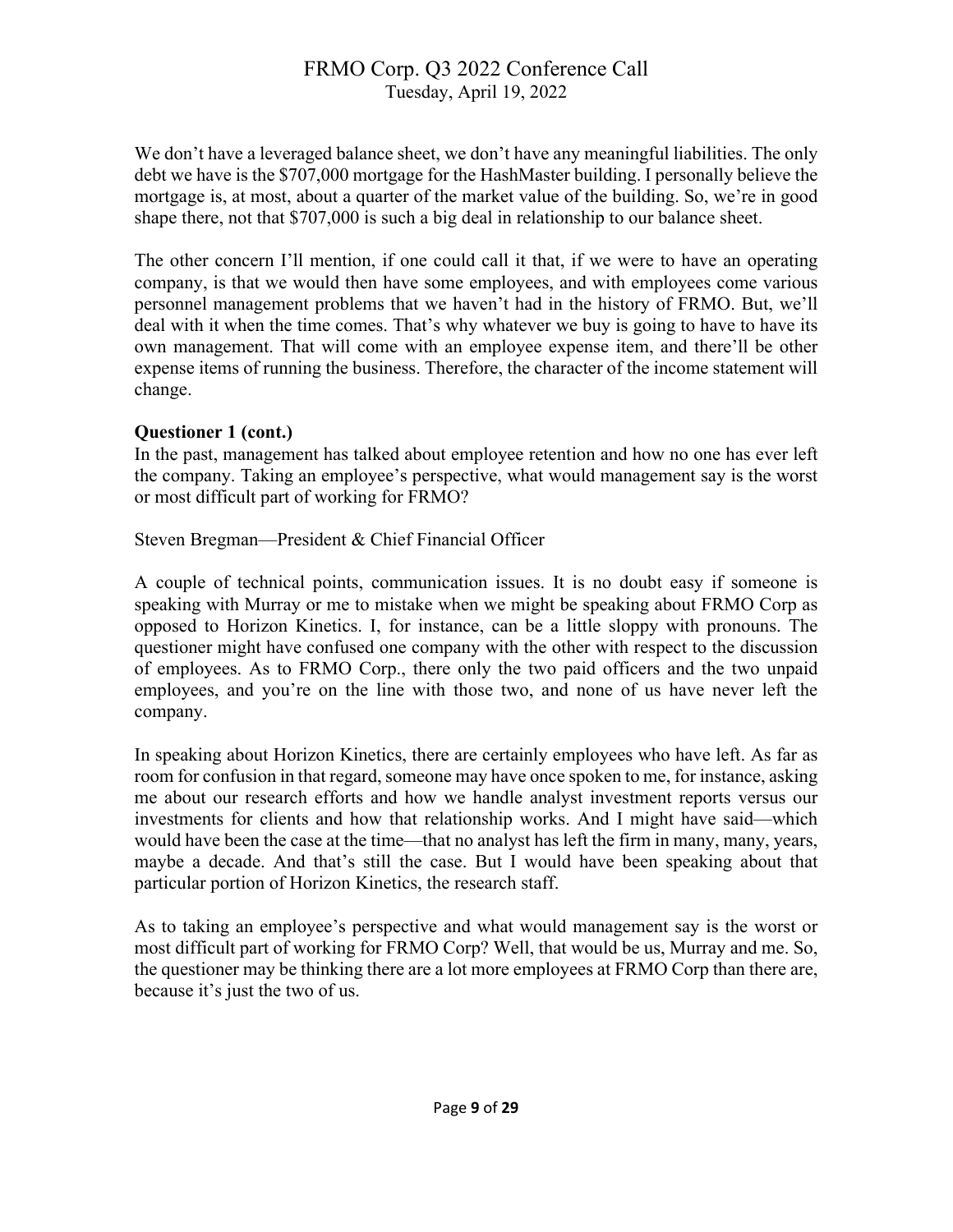## **Murray Stahl**—Chairman & Chief Executive Officer

Yes, just us, and we're not going anywhere. But, as I said, one day, if we have an operating business, there are going to be employees and that will be a more pertinent question. We'd like to achieve that, but it hasn't happened yet. In terms of Horizon, if I wanted to interpret the question that way, I never calculated the turnover rate. Any way you do it, it's low. We don't have a lot of turnover. We've got roughly 80 people. The number waxes and wanes. I would say in a normal year, we might have one or two resignations, something like that.

Sometimes we're in the growth mode. Lately, that's the case. So, in the last couple of years, we actually brought some people on pertaining to the effort in ETFs. Right now, we're thinking of hiring yet another person for the bond ETF effort. We haven't done that, but we're thinking about it. We don't have a lot of turnover, though.

What is that attributable to? I don't think we pay such crazy great salaries. I think we're reasonable. I think we're fair. I think we have a fabulous health plan. Maybe that's part of it. But I think we try to make it an interesting and fun place to work, and I believe that's part of it.

And, secondarily, if you were inside the company, you would have experienced that when we went through our rough periods in investment management, we didn't lay anybody off. We didn't make the employees pay for what were our misjudgments. That was on the partners, it was on us. So, I presume everybody appreciates that. We were very unlike the typical Wall Street firm when it goes through a rough patch, and for us it was a 12-14 year rough patch, depending on how you calculate, because we stayed with our value investing approach, and you all know what that entailed. It was not pleasant, but if you were an employee, I dare say, I don't think anybody was all that worried about it. Personally, I wasn't all that worried about it either. Maybe I should have been, but I wasn't. I was very confident in our investment posture. I'm just being honest, that's how I felt.

## **Questioner 1 (cont.)**

There are some who say that quantitative easing by the Federal Reserve is not, as some take as axiomatic, "money printing." And, in fact, argue that quantitative easing has historically caused deflation or disinflation rather than inflation, and that the bond market has correctly predicted this each time and is, presumably again correctly, predicting a similar situation this time around. That is, "the bond market isn't buying it" argument. Could management explain exactly how quantitative easing is money-printing from the perspective of the real economy? Are there any primary data sources where you believe this direct cause and effect can best be traced through, for example, that bank reserves and non-bank deposits resulting from quantitative easing are being spent largely on things other than financial assets? That is, exactly by what means is quantitative easing—which results in increased bank reserves at the Fed,—"debasing" the dollar?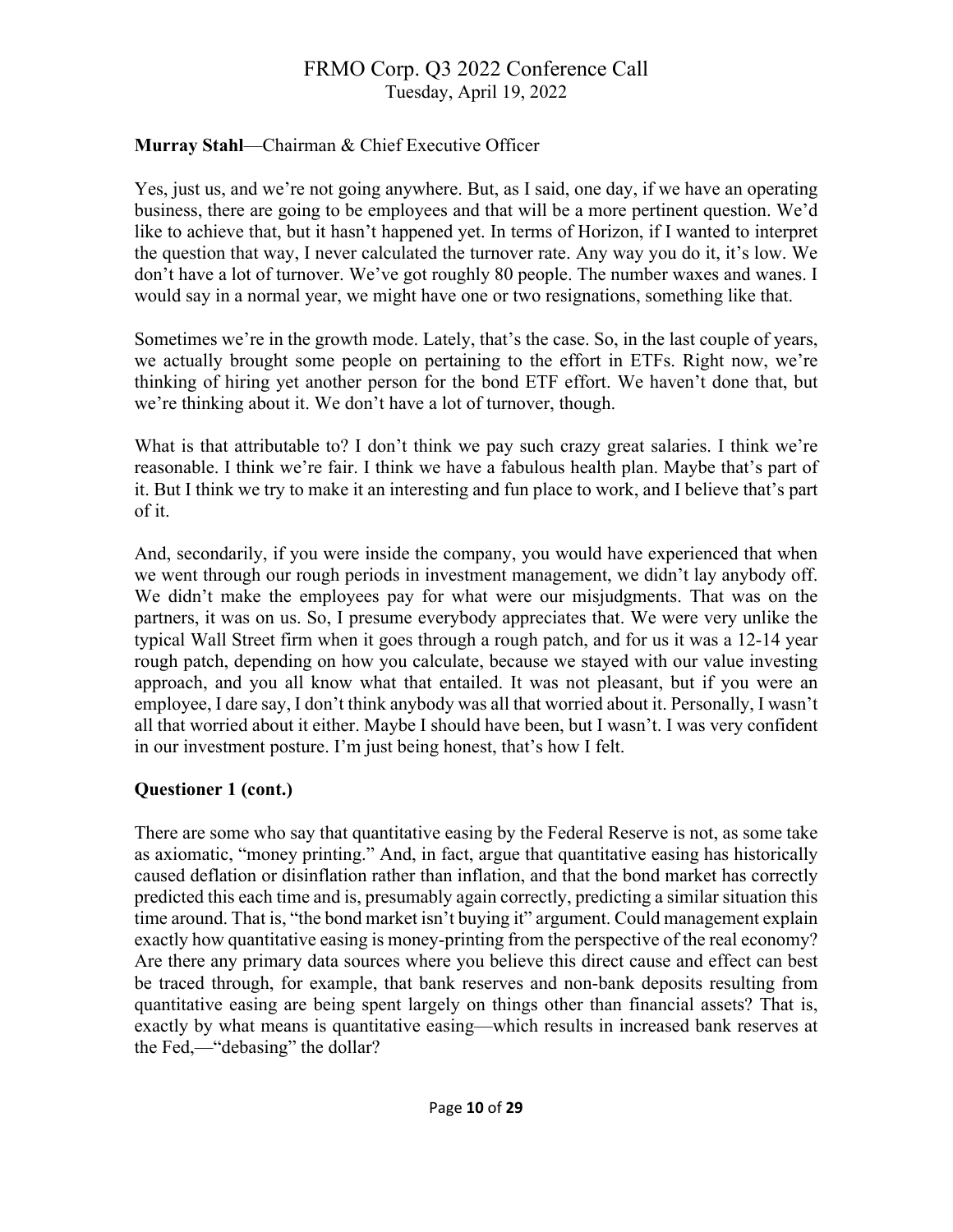### **Murray Stahl**—Chairman & Chief Executive Officer

Well, long question, but easy to answer and I'll give you my data sources. I'll name the sources in just a second, but let me just state the principle. The principle basically is there's a supply of goods and services in a growing economy that increases at a certain average rate. And that could be oil, it could be cheese, it could be cars, whatever product you want. However, the supply of money in the system is expanding faster than that vast, infinite variety of products and services you could buy with that money. What's going to happen is that the money, a given quantity of money, will buy less products and services, because that's simply how the law of supply and demand works.

The data source for money supply is M2SL, and you'll find a chart of it on the St. Louis Federal Reserve website. In recent months, in round numbers, the money supply is growing at about 10% a year. Now, we can have a lively debate about what's happening to global production. Remember, we're in a global market, and we're talking about the whole panoply of products. But, of all the things you can buy, I don't think anybody would assert that the supply of anything you're likely to buy is growing at  $10\%$  a year – but money is. That's debasement. That's the way it is.

If you were to take products and services in and of themselves—whatever you like, be it a medical procedure, which is a service, a raw commodity like lumber, or soybeans or iron ore, natural gas—look what has happened to their prices. If you really want to get esoteric, here's another—I just cite it because I find it interesting—the price of lithium. I'm not even going to cite the number, because it's up so much, you might think I'm exaggerating. But you can look it up on a website called Trading Economics and you'll see just how astounding the price increase is.

Just about any raw commodity I can think of is up tremendously in the last 12 to 15 months It might be hard to believe, but natural gas, as an example, just from December  $31<sup>st</sup>$  to mid-April is up over 100%. And we need natural gas. Coal, theoretically, is on its way out; but practically speaking, the world, believe it or not, even the United States, is producing about as much coal as was ever produced; maybe even more coal than has ever been produced in the history of the planet. My data source is the U.S. Energy Information Administration (eia.gov). So, the price of coal, measured in BTU, is up big. I think the National Debt Clock provides a measure. Somewhere on the National Debt Clock, I believe there's an energy output chart for the world. On it, the biggest source of energy in terms of BTU is natural gas, with coal a tiny fraction less.

Compared it to wind power, as an example, in terms of BTU, I would say coal is probably 12 times greater. Now, that's the way they measure the output. I don't even believe that measurement is accurate. That's because if you have a coal-fired generator and it's working 24/7, if that's the level of power output you want, that's what you get. But wind doesn't blow the entire day. I believe what they're measuring, though, is the rated capacity of a wind turbine; they're not measuring the output. But that's another discussion .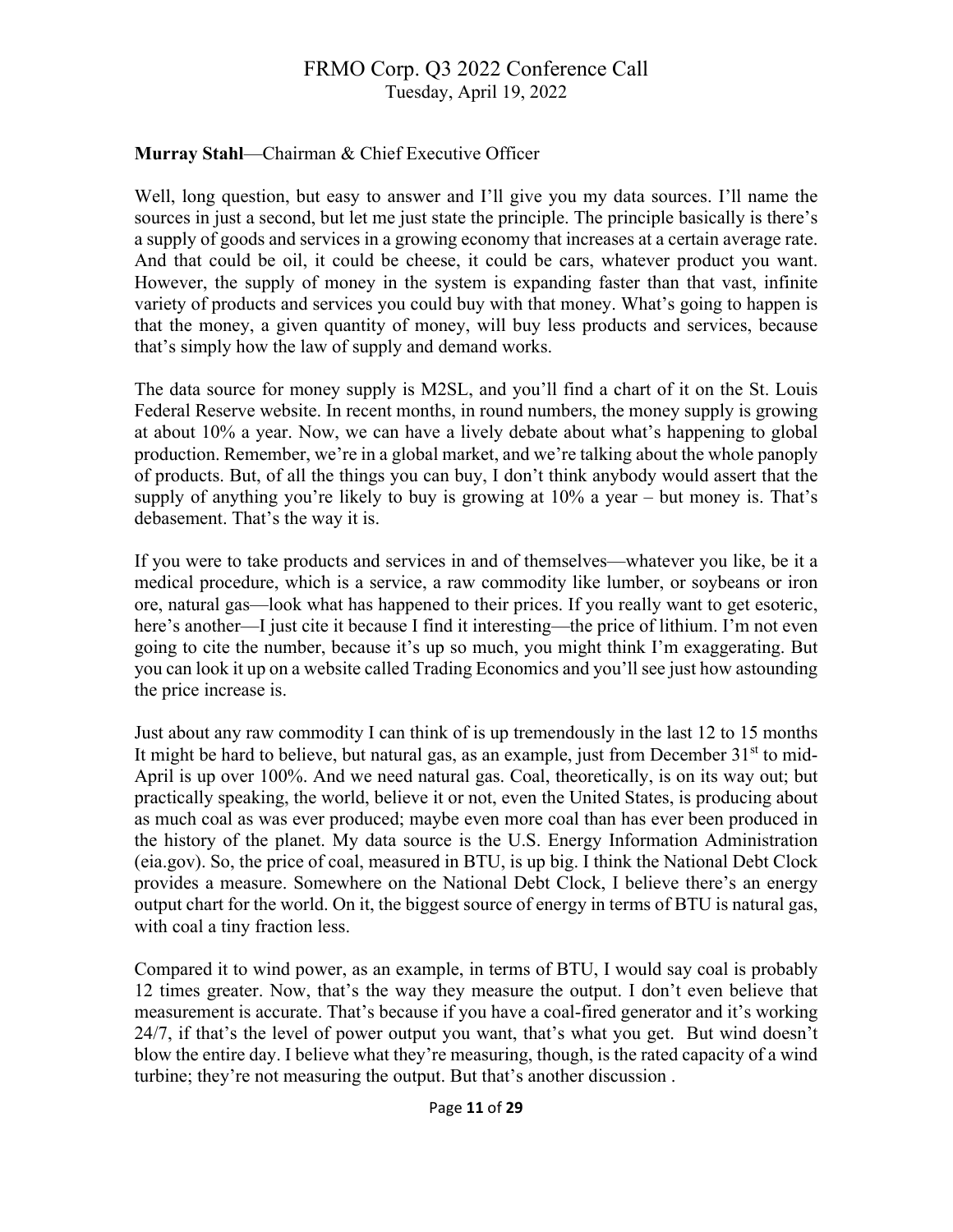Back to quantitative easing, a point that people miss is that you don't have to be the Federal Reserve to buy bonds and create money. Banks can do it. How? Because they can buy more treasuries with a given capital base, but they can't issue loans. Why? Because a Treasury is risk-free, whereas a conventional loan is not risk-free, meaning you have to reserve more capital against a conventional loan than against the Treasury. So, if the banks shift their balance sheets even slightly towards Treasuries, which I would say most banks have been doing, in addition to increasing the size of their balance sheets, they wield enormous purchasing power. The balance sheet of the big banks—Wells Fargo, Bank of America, Citigroup, J.P. Morgan Chase—are measured in trillions of dollars. So, even though when a bank gives credit, they're not printing money with a literal printing press, they are creating money, they are creating liquidity.

Now, I think the last part of your question is about what the bond market is predicting. This is the only point where I'd be a little strident and say, I don't think the bond market is predicting anything. Why not? Because the bond market is managed. I don't even think it should be called a *market* any longer. The size of the Federal Reserve balance sheet alone is over \$9 trillion. Then you have the banks and how many Treasuries they hold—they work hand in glove with the U.S. Treasury. Then you have the various indexes that buy bonds just to hold them; and they're required to be price indifferent – so long as they have net inflows, they buy and continue to hold. So, what is the bond market? It's comprised of indexes, and indexes have been the marginal trade for many, many years. They're not active managers making, in part, assessments of how much money is in or will be flowing into or out of bond indexation. I wasn't anticipating the question, so I don't have that figure readily at hand, but it's a huge number.

So, I don't think bond prices are predicting anything. I just think they are just reflecting a policy of managing the interest rate. If you go to the Federal Reserve website, you'll find an endless stream of articles and discussion points about how that's exactly what they're doing. I haven't even mentioned the central banks of other nations that also own the U.S. Treasuries. In which case, I should add the International Monetary Fund and also the Bank for International Settlements. So, to say that bond prices reflect a free market clearing price, that the bond market is making a prediction while the world's central banks, with their vast balance sheets, are doing everything they can to control rates, I just don't think that's the right way to look at it. But that's just me, but I hope you can see why I don't even regard the bond market is predicting anything. But that's the only point I'm going to be strident on.

#### **Questioner 1 (cont.)**

In FRMO's Q2 2020 conference call, management mentioned Metcalfe's law when discussing a view of bitcoin pricing. This appears to be a common argument when discussing the value of bitcoin. What are management's thoughts on parallels that have been made between the argument for bitcoin's value based on Metcalfe's law and the use of that same logic in elevating the prices of telecom and business-to-business stocks during the dot-com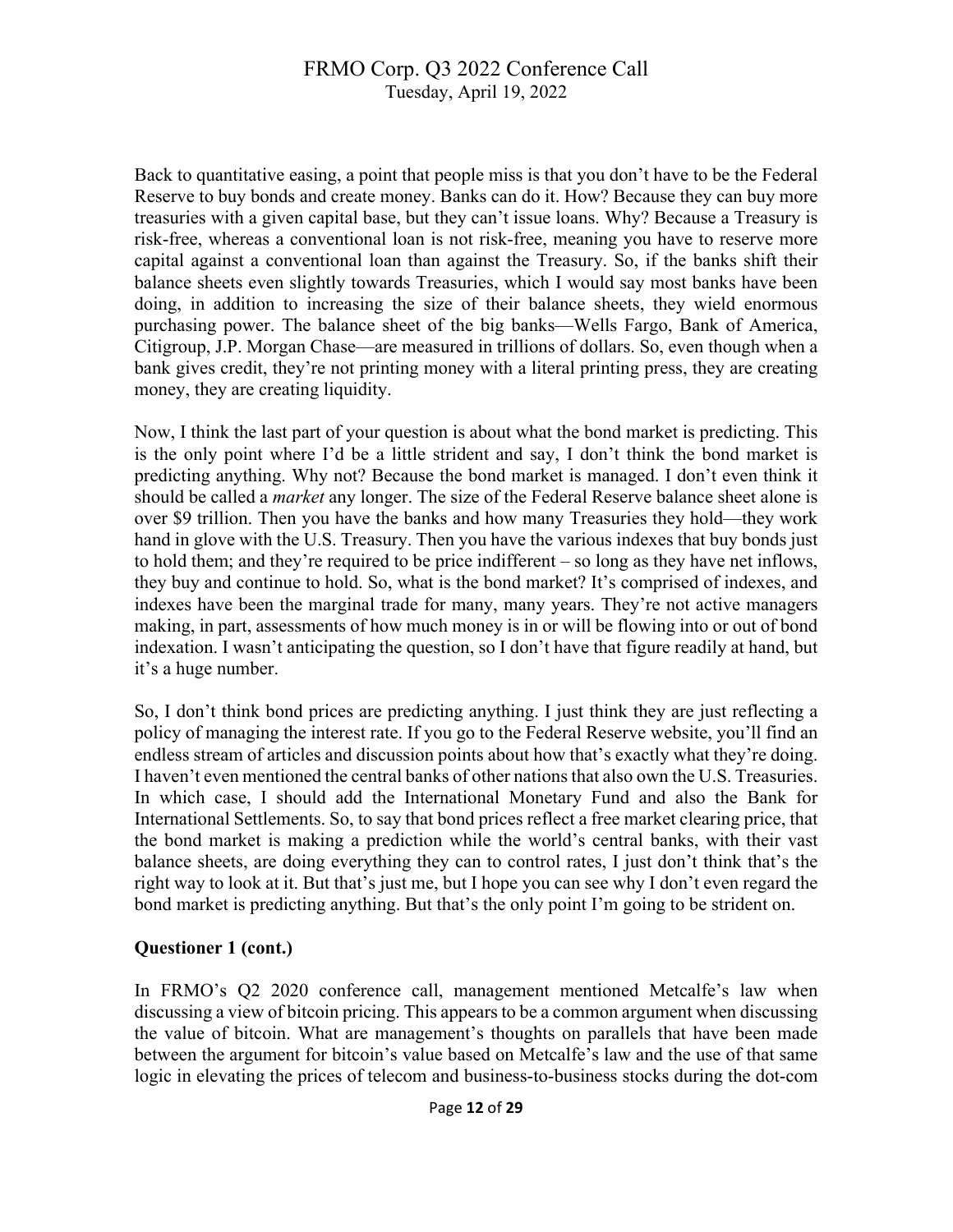bubble (that similarly rose on arguments based on Metcalfe's law and artificial supply deficits)?

## **Murray Stahl**—Chairman & Chief Executive Officer

Well, you could say that. The only difference is this: that in the dot-com bubble of the late 1990s up to 2000, there was no limit to how many websites you can create. Absolutely none. There was no limit to how many searches you could make, practically speaking. I mean, maybe there was a limit in theoretical physics terms, but not as a practical matter. Bitcoin, though—there's a limit to it, to its supply. That's probably the single most important factor about bitcoin. So you can't make a scarcity argument for websites and their ultimate value; you can make a scarcity argument for bitcoin.

You should know that, as to the dot-com bubble, I myself was one of the people—if I go back to my work in the '90s—who would write about the bubble. A particular piece that I'm very proud of, called "The Infinite Bear Market," went through this logic in great detail. I didn't accept the valuations, because there was no limit to the supply of what could be produced. But there is a limit to how much time people can be on the web, to the demand function. A human being can only be on the web so many hours a day and that's it.

In crypto, bitcoin in particular, it's the reverse. There's a limit to how many bitcoins are ever going to be created and we are, by the way, just about exactly 90% of the way there. On the other hand, there is no theoretical demand limit to how many goods and services people are going to want to buy in the fullness of time. If there's a fixed amount of bitcoin, it is going to become more scarce relative to the total scale of demand. That's all there is to it. So, I don't think Metcalfe's law can be used to argue against the value of bitcoin and turn it into a dot-com argument.

## **Questioner 1 (cont.)**

Given FRMO's interest in converting to a crypto-based operating business, are there any risk mitigation or hedging strategies being employed or considered as FRMO goes further into the cryptocurrency space beyond, at this point, what would appear to be a de minimis investment, given that management has said repeatedly that the crypto space still has a reasonable chance of going to zero?

## **Murray Stahl**—Chairman & Chief Executive Officer

Well, the way I put it is that it has a reasonable chance of failure. I'm more confident in it than I was a year or two ago, and while I don't think it's going to fail, it's possible. I can even come up with a number of possible failure scenarios. So, because the whole project can fail, we don't invest more capital in it than we can afford to lose. But I'm not going to hedge it with futures, I'm not going to hedge it with options. I'm just constraining the amount of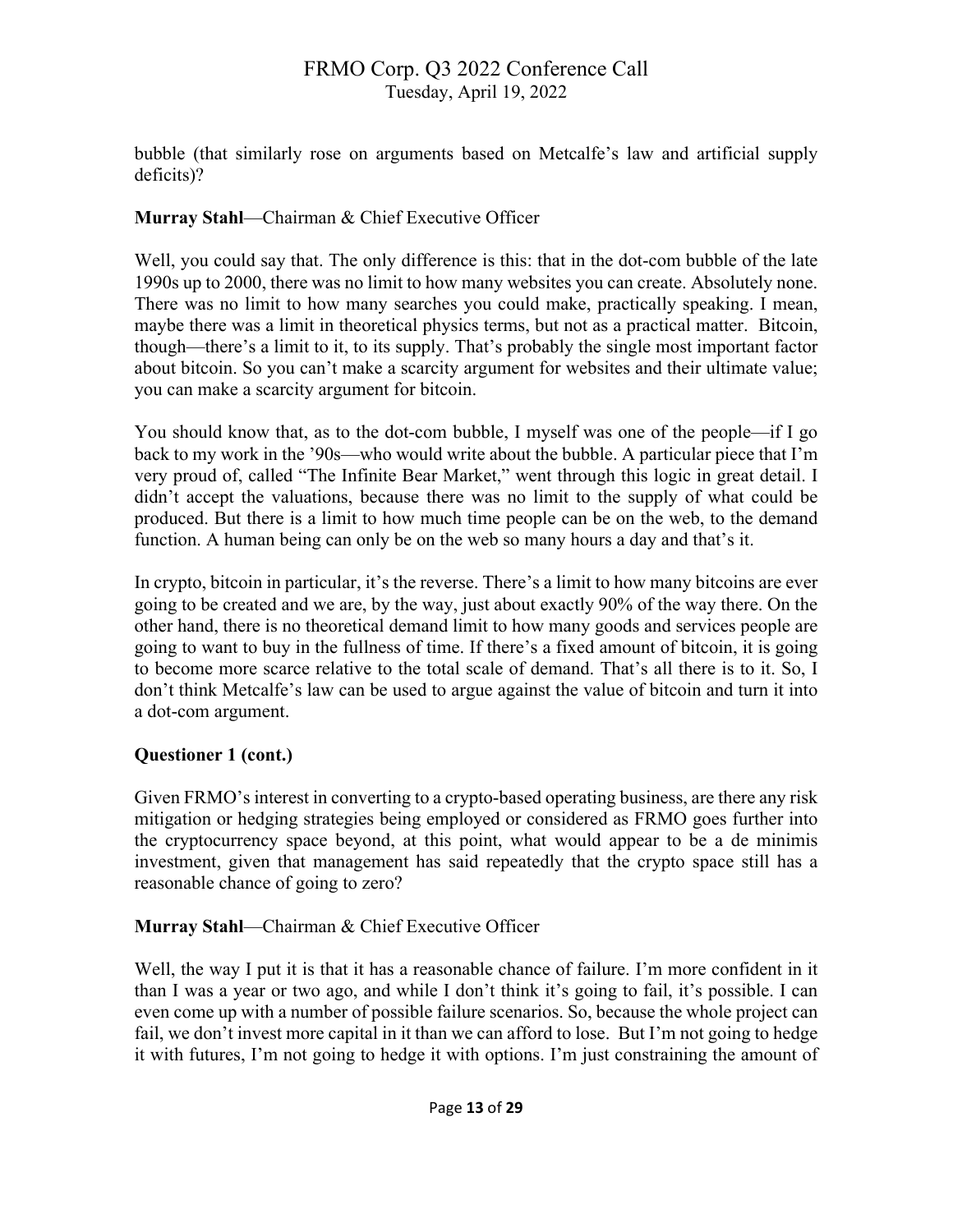capital put into it – that's the risk control, that we're taking a certain, discrete amount of risk – and the result is going to be what it's going to be.

Maybe—although this is not very likely—I'll be brilliant enough to see that it's going to fail before anyone else sees it, and we could manage not to suffer a complete loss. I wouldn't be confident that I have the ability to do that. Actually, I'm pretty confident that I don't have the ability. But, in any event, when you look at our balance sheet anyone can see that we could survive a complete failure of the project. Maybe we'll be brilliant enough to be able to sell before it fails. It's possible, but I don't think it's very likely. But we could survive a failure, if that's what happens. Time will tell.

## **Questioner 1 (cont.)**

Would FRMO's transition to a crypto-based operating business be linked to the progress of FRMO's up-listing to a major U.S. exchange, as mentioned during the Q4 2021 earnings call?

**Murray Stahl**—Chairman & Chief Executive Officer

No, it's not—one is not dependent on another. As a matter of fact, Consensus Mining is going to be listed, for starters, on OTC Markets. So, I don't think it's necessary to be uplisted. We just have to see what happens in the world of crypto. In the last 24-36 months, crypto has made enormous progress. Let's just recap.

Number one, they've established institutional-grade custody. That's a very big deal. It took a while to accomplish, but that's now a reality.

There are now established actual ETFs in crypto. In Canada, there is a bitcoin ETFs right now.

In the U.S., we have a crypto ETF. It's futures-based, but there is now a futures market in bitcoin, and I would say that's the prelude to a cash market.

The reason the futures market comes first is that in the futures market, one is just betting on what they think the price of bitcoin is going to be. But the shortest-term future is a proxy for what the cash price of bitcoin should be. The traded price in these various crypto exchanges (that are really brokerages, not true exchanges) should converge to the regulated futures price, and that's beginning to happen.

The next step, which is a big one, but I believe it's going to happen within a year, will be some exchange somewhere that makes a cash market in the actual physical bitcoin.

Another progress item is that the controller of currency has approved banks taking bitcoin deposits. There are now, I believe, at least three banks that take bitcoin deposits. That's a very, very big step.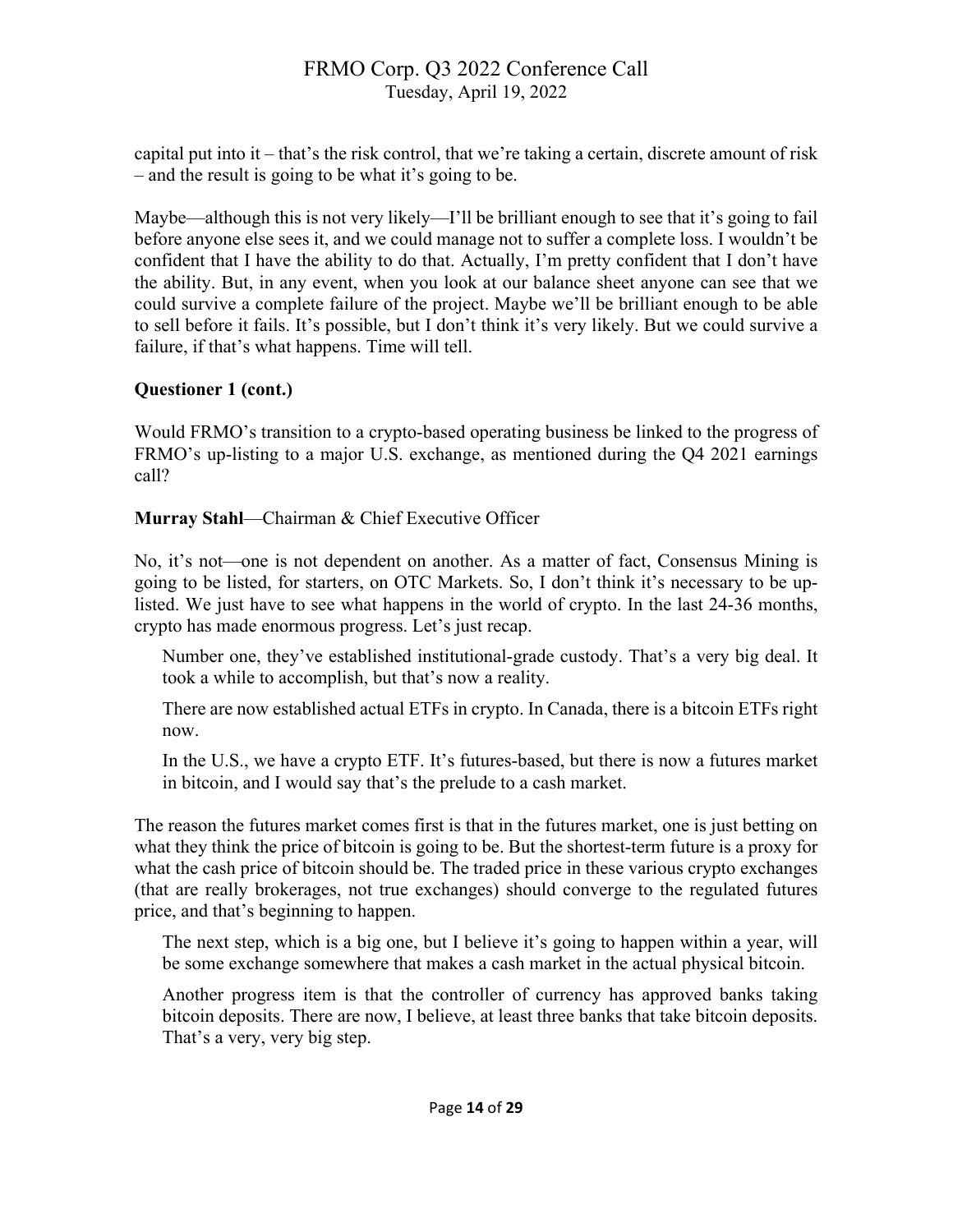As I said, what we don't have yet is the cash market, which would enable truly transparent pricing, and that would open up the crypto market to genuine institutional investing. There is now some institutional investing, but it's not big yet. It's interesting that, of course, somebody had to be the first, and we achieved that. But the average institution is not investing in bitcoin.

There is one other important development that relates to the banks taking deposits of bitcoin: there is now a bitcoin yield curve. In other words, you can lend your bitcoin out and receive a rate of interest. Believe it or not, the interest you get on your bitcoin is a lot greater than the interest you get on your dollars. That's an incredibly important point —just think back on our discussion so far, and the state of the world's interest rate structure and central banks' monetary policies. Ultimately, maybe that's the biggest deal of all.

Underlying all of this discussion, the dollar is being debased and will continue to be debased in terms of bitcoin – the exchange rate – over time. Why is that true? Because in the next 118 years, a bit over 1.9 million new bitcoins will be produced, meaning the supply is going to expand by a cumulative 10% or so. The money supply of the world might be 10% higher in less than a year. There's no question about what the dollar/bitcoin exchange rate is going to do. The dollar is going to decline relative to bitcoin. As soon as people, and financial institutions, have a method of realizing that differential— that you get a considerably higher interest rate in bitcoin than you get in the fiat currency of your choice—the dollar as an example, though it's true of the euro and the yen—money is going to gravitate there.

Your money's purchasing power will be enhanced, and your interest income will be enhanced. Why wouldn't you do it? Investors just don't have confidence in it yet, because the infrastructure is, as of yet, incomplete.

And one other minor point, related to what I just said, relates to the way bitcoin is quoted. They quote it like it's a stock. They shouldn't do that. It should be quote like a currency. It's not a big deal to change it. It's just a convention. You don't need a lot of software to do that; anybody can do it. It's just a matter, basically, of taking the bitcoin price chart, and turning it upside down. Then it's not a chart of bitcoin going up, like a stock is going up; it's an exchange rate chart of the value of the dollar declining relative to bitcoin.

The difference is not just definitional, it's conceptual and incomparably more impactful. If the question were, instead of "what's the price of bitcoin?", "what is bitcoin priced in dollars?," one would immediately see that the value of the dollar over the last 10 years has crashed in relation to bitcoin. When people start seeing it that way and they get a higher interest rate, I have no doubt that crypto is going to win the day. I hope that's an appropriate answer to the question.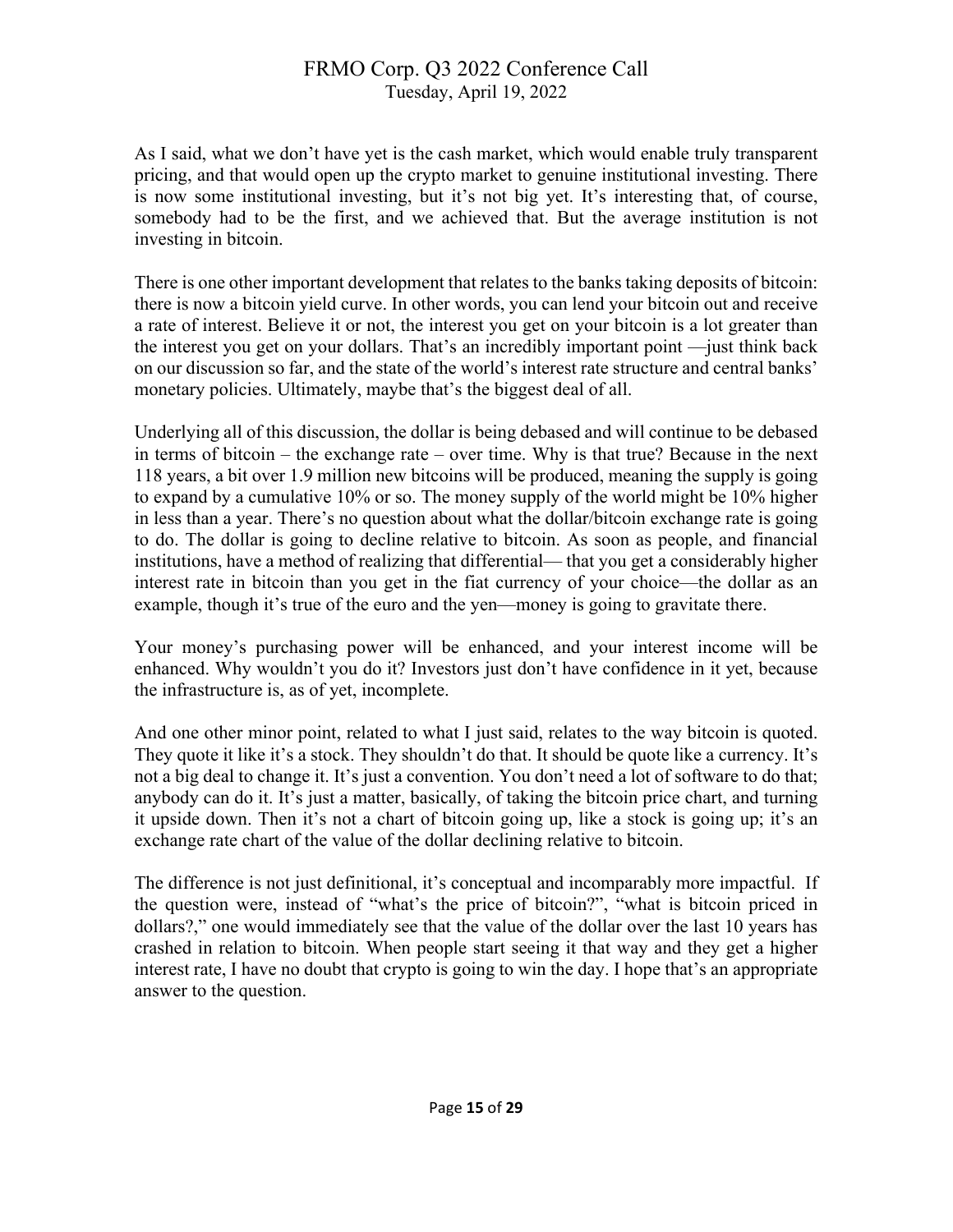## **Questioner 1 (cont.)**

Would FRMO, given management's opinion on bitcoin versus the U.S. dollar and other fiat currencies, ever consider distributing cryptocurrency to shareholders in the future?

## **Murray Stahl**—Chairman & Chief Executive Officer

Yes, as a matter of fact. One of the assets—it's de minimis, so I don't even know if it shows up in the aggregate number—we have on deposit, is a fraction of bitcoin. I just wanted to see how the lending market works. It might be 0.02 bitcoin or 0.03 bitcoin, so if the whole deposit were lost, you wouldn't know, at least not on the balance sheet. Anyway, we are testing out the interest rate market on bitcoin. We're learning about it. It's a brand-new exercise. Ultimately, that's going to be the attraction. People need income. You can't raise interest rates materially globally, and you certainly can't do it in the United States because the debt levels are too high. I quoted a number before of total debt in the U.S.—it's almost \$90 trillion. It comes from the National Debt Clock, it's called total debt. People should pay attention to that.

The idea that, with that level of debt relative to the size of the economy and existing budget deficit, that you could raise the interest rate materially and the country would be able to pay that, is just an escape from reality. I can give you more figures about that, but I want to be direct to the question so I'll defer. But you can ask me and I will go into great detail on that subject.

A key issue is that people need a way of getting income. Trust accounts, as an example. But that's not the half of it. There are assets—let's say, hard assets like bridges, tunnels, whatever—that have a capital fund; or college savings accounts, as another example. You can't invest in an equity for college savings. What if, when the student reaches the  $18<sup>th</sup>$  year and has to go to college, you say to the student, the market's down, you can't afford to go to college? Ironically, you need the emergence of a real market-derived yield curve, which no longer exists, which goes to a previous response I made: that's bitcoin. And it's going to evolve in the not-too-distant future, and for a number of other cryptos as well.

## **Questioner 1 (cont.)**

What does FRMO management think about the Tether controversy? That is, that it doesn't have the actual U.S. dollars reserved to back each USDT issued by Tether. And the consequences of that for bitcoin prices—given that Tethers are used to facilitate roughly 60% of bitcoin exchange transactions, looking at the money flow chart from coinlab.io. Even the recent so-called audit report released by Tether in September 2021 appeared to be more an opinion based on what Tether management is deciding to show, rather than the results of an independent audit process. The main question being: how much actual USD—not Tether's or other USD derivatives—does FRMO believe is sitting in banks that have been exchanged for or converted to bitcoin?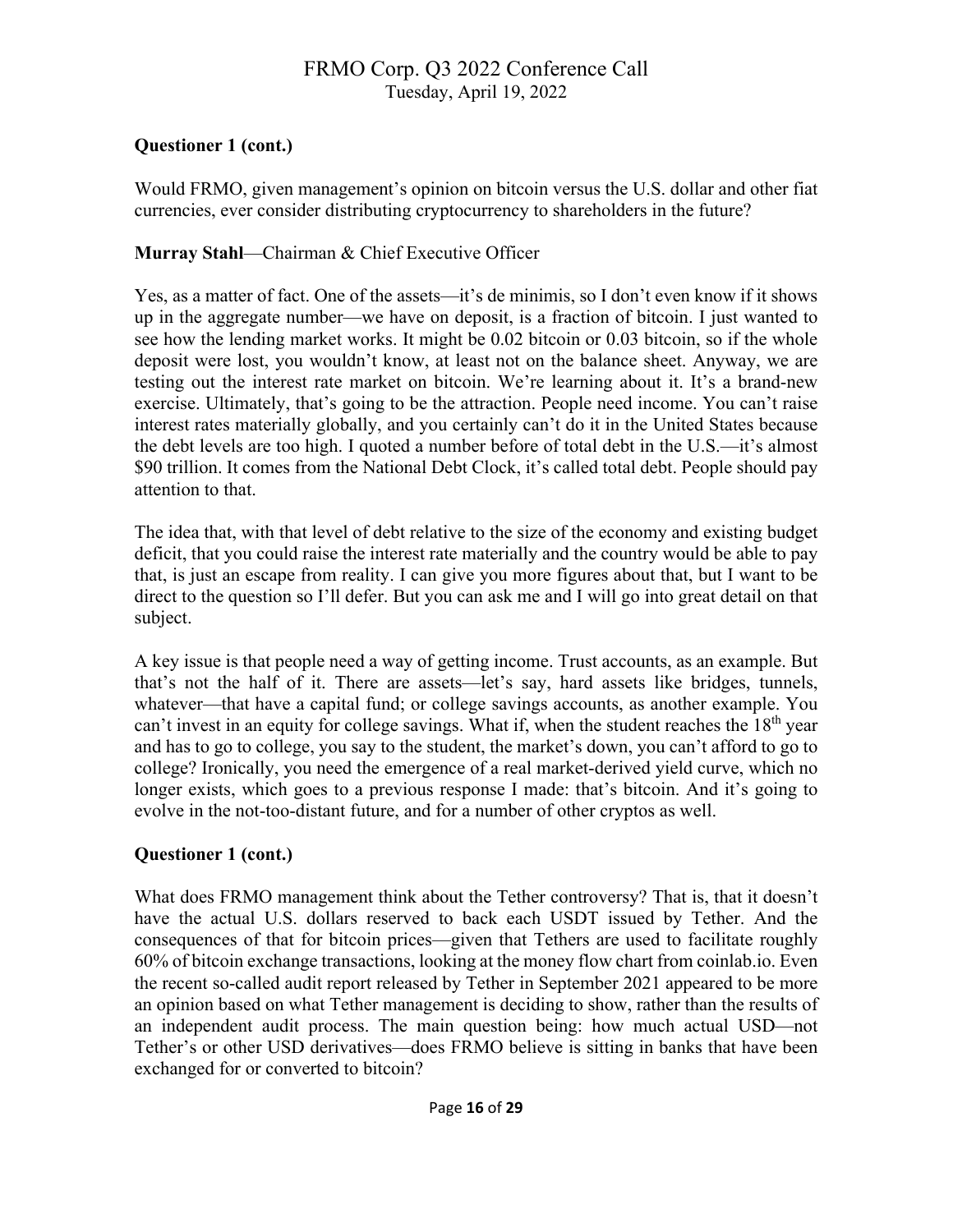## **Murray Stahl**—Chairman & Chief Executive Officer

Well, I don't know how much cash is backing Tether. I've never really undertook to know it's not important to me. The problem with Tether is that it's like buying a money fund. As an investor, you can pick which money fund you want to be in. Some have very low risk. Your money's not there, though, even in a conventional money market fund, though, because it's lent out. It's not like there's a big basket of money that you could reach into and get dollars. There's no money in any money fund; only securities. Those securities have very short periods of maturity, and if it's very low-risk paper, you'll get your money back, it's not a big deal. The trouble in this case, is that a lot of it is not low-risk paper; a lot of it is high-risk paper. And if there were a default there, it would start a run on Tether, at least part of Tether, and that would be a problem.

Would it disturb the bitcoin market? Yeah, maybe for a couple weeks. In the long run, it's not going to do anything for bitcoin. There are people who trade in and out of bitcoin, and those are the people, or at least some of the people, who have Tether balances. So, they buy bitcoin and maybe they make a profit or maybe they don't, and then, when they sell it, they want their money sitting there waiting for the next trade. They want to get interest income. And they put the money in Tether and they think Tether is a cryptocurrency.

But Tether is not a cryptocurrency, and people should know that even before one gets to a discussion of the fragility of the asset, because it's an unlimited issuance crypto – that's its monetary policy. Why would you want to put your money in an unlimited issuance security? Now, they say the reason to do it is because it's price is tethered, so to speak, to the dollar, so it's always going to be worth a dollar. Well, then why not put your money in a conventional money market fund like a government-guaranteed money fund that holds Tbills? Then your money would be safe. That's because with Tether you can pick from a variety of options to get a higher interest rate. And it's not because it's not regulated.

I don't think it's well-explained that you're taking a risk. How big the risk is, I don't know. I suppose it depends on which investment option you select. But Tether doesn't have major long-term implications for bitcoin. I suppose if the whole thing blew up for a couple weeks, there'd be a lot of excitement in bitcoin. I don't regard it as a big deal.

## **Questioner 1 (cont.)**

From the start of 2020 until around May 2021, the transaction fee for bitcoin reached a high of \$62. What does this kind of cumbersome transaction fee imply for the future utility of bitcoin as a medium of exchange?

**Murray Stahl**—Chairman & Chief Executive Officer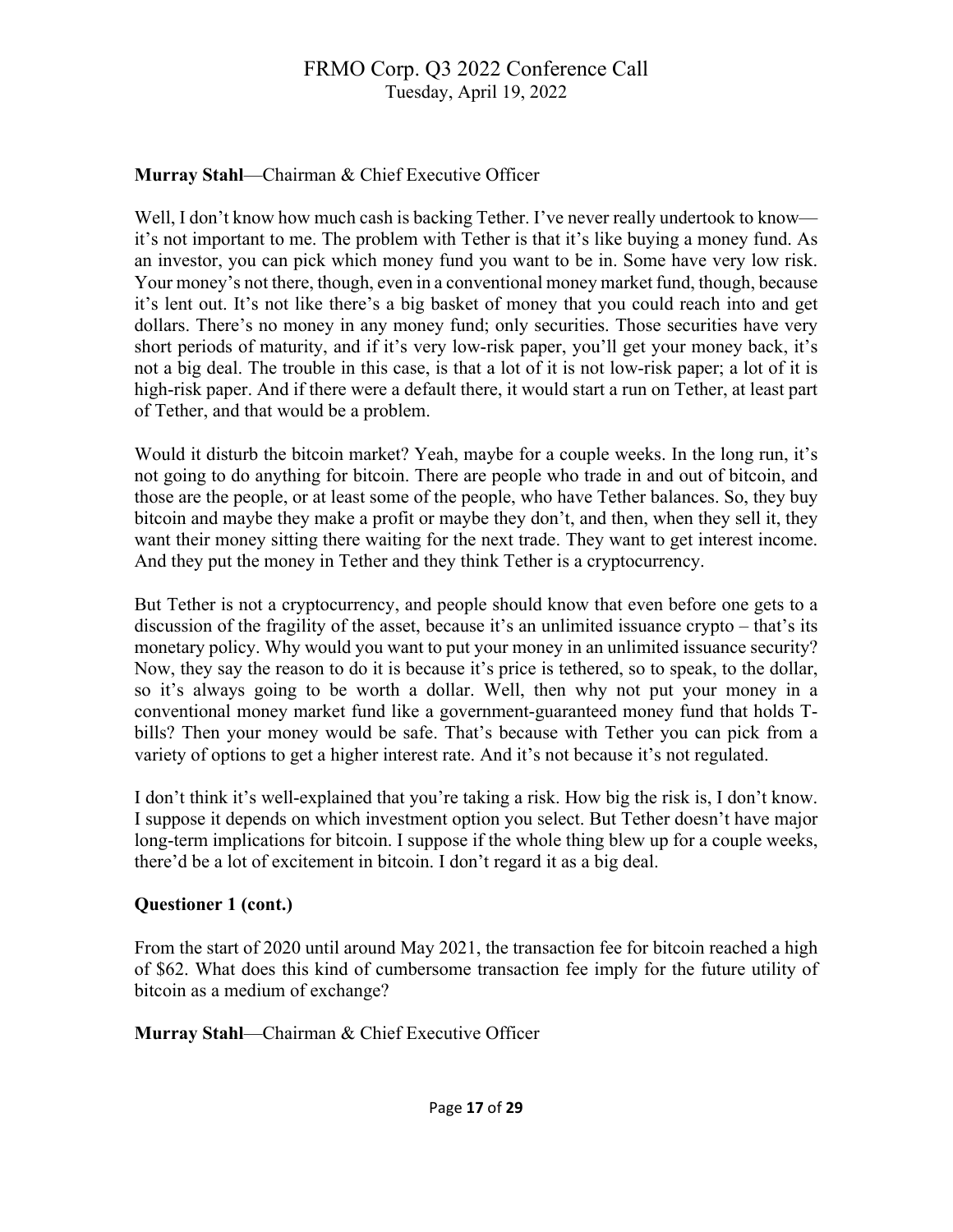You should be aware that most of the people who transact in bitcoin are buying and selling mining equipment, so, the transaction fee doesn't mean anything to them. There publicly traded companies that are buying millions of dollars' worth, in some cases, tens of millions of dollars' worth of mining rigs in one transaction. To my knowledge, none of the mining equipment manufacturers will take U.S. dollars; they want crypto, and it's usually a bitcoin. If you're making transactions that high, I don't think the transaction fees are very significant.

Anyway, that's the market for bitcoin mining equipment. Operationally, when you mine bitcoin, you might need to sell some of what you mine in order to pay some of your electricity expenses, or salary or other expenses. We do that. If you're mining on a large scale your monthly electricity bill could be in the hundreds of thousands of dollars, and in some cases in the millions. Imagine having a \$200,000 electric bill. You're going to pay that bill in dollars, but you've got to get dollars from somewhere, and you'll sell some bitcoin to get them. So, is \$62 a lot of money for a transaction in bitcoin? I don't think so. In the long run, all that's going to work its way out. The market's going to set the bitcoin transaction price. I'm not really very worried about it.

#### **Questioner 1 (cont.)**

What is Horizon Kinetics' plan regarding turnover for the INFL ETF? There have been several Horizon Kinetics publications espousing a low turnover, letting winners run, a Kahnweiler method of investing. Is this the long-term plan for the INFL ETF as well, or is it something more algorithmic or rules-based? Do the managers of INFL directly own any shares thereof?

Steven Bregman—President & Chief Financial Officer

Let me answer the last portion of the question. The primary manager of the fund gave me permission to inform you all that over a quarter of his liquid net worth is in the fund and he buys more each quarter.

#### **Murray Stahl**—Chairman & Chief Executive Officer

Well, that answers that question. I, myself, buy a little bit of INFL every day. I'm in the market every day buying it. I think it's a great fund. In terms of the turnover, it's going to follow the normal Horizon procedure. You'll see in all our funds very, very limited turnover. It can never be zero, because there are fund flows and other considerations beyond our control, but it's going to be as low as we can possibly get it. We're not traders and I don't see a need for that, so I think it's going to be extremely tax efficient.

## **Questioner 2**

In the January 18, 2022 Q2 conference call transcript on Page 6, the question requesting an update on FRMO potentially becoming an operational business rather than just an owner of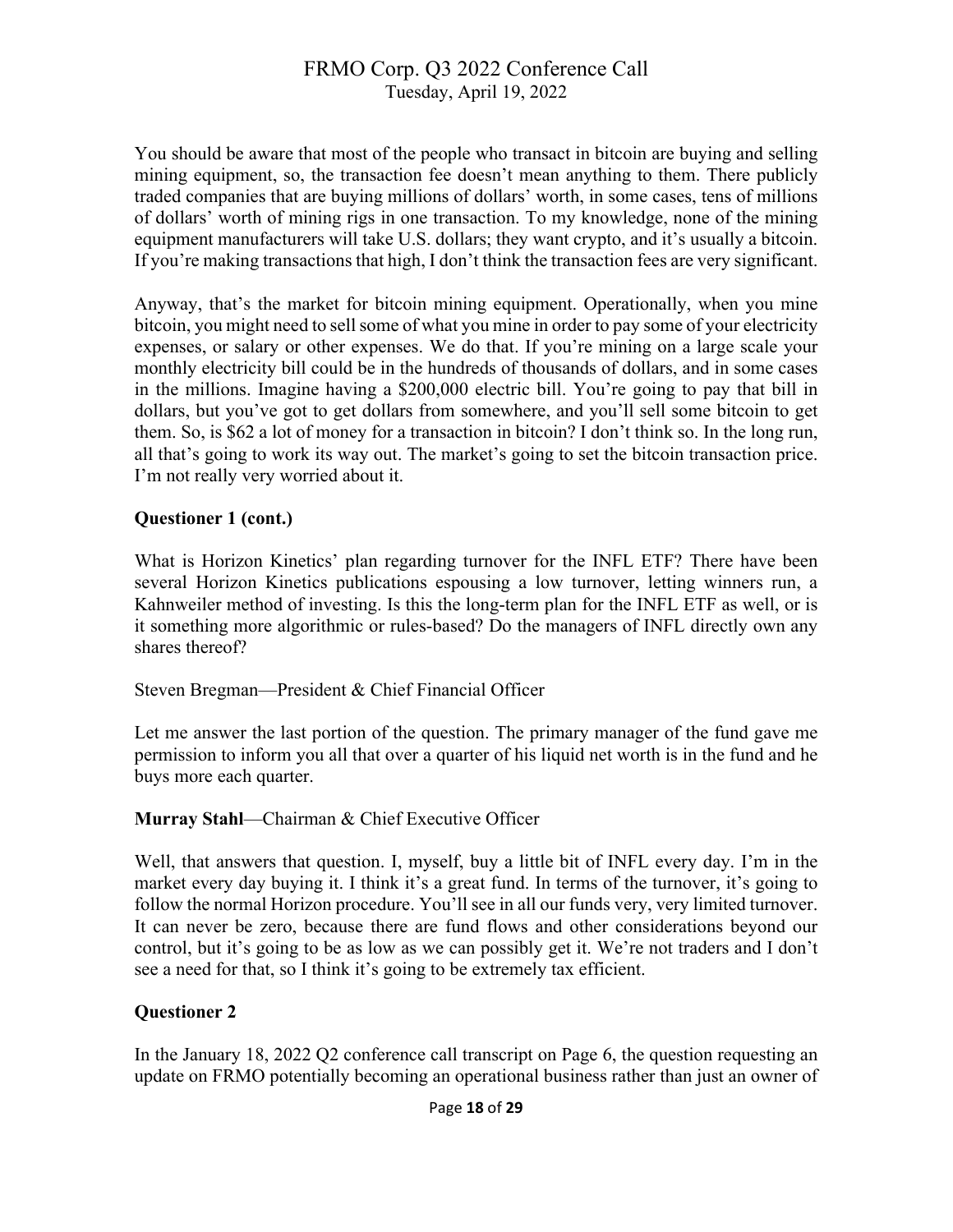assets was answered by: "The easiest path is to acquire 51% of one of our publicly traded subsidiaries. The company we have the biggest stake in right now is Winland . . . So, if we end up going in that direction with one of our businesses, we'd acquire 51%, if we could, and conduct our operations via that entity." The latest Winland Holdings March 2022 annual report lists FRMO as still having a 29.1% ownership. Since FRMO does not appear to be an active ongoing buyer of Winland stock, are there any near-term future plans to have a majority-owned operational business rather than FRMO being just a minority owner of a collection of assets?

#### **Murray Stahl**—Chairman & Chief Executive Officer

Well, the most recent figure that is given to me is 30.8%. That's the current figure. If we have the opportunity to buy more, of course, we'll seriously consider that. Obviously, I'm not going to tell you that the next quarter we're going to buy X number of shares. It wouldn't be very intelligent nor even be proper to say that. But that's not the only avenue for us. There are plenty of things we can do, and it doesn't necessarily even have to be in crypto. There are a variety of very small companies that are interesting and some might be inflation beneficiaries.

By the way, even if some future such company ended up being an inflation beneficiary, which is a different business than crypto, it still might be a crypto business. And it might even be the one you mentioned. I'm not excluding it; I'm just saying we're looking at a lot of different things and we haven't found something to our liking yet. I'm not sorry we didn't do anything. The opportunities that were presented to us, what we found over the years, by and large, weren't within our circle of competence, and of the ones that we did find attractive, the valuation wasn't. There was one—I won't mention what it is—that could have been a very substantial transaction, at least in terms of the metrics; the price was right. But it involved getting into a business that I personally was just dead-set against. I didn't want to do it.

I always have an open mind, but I guess I didn't have an open mind in that instance. I went in prejudiced against it, and it was presented, and the more I heard the less I liked about it and, as I said, I wasn't inclined to do it in the first place. Then when we found out what happened in the aftermath, I was really glad we didn't do it. Really, really glad. It would have been nice to announce one day, 'we now own 50-something percent of' whatever the heck it was. As a matter of fact, we would have owned 100%, and would have regretted every penny we threw into it. You've just got to be careful and it takes as much time as it takes. That's the best answer I can give you.

## **Questioner 2 (cont.)**

Since FRMO does not have a majority-owned operating business under management at the present time, do you have any thoughts on whether a prospective investor should distinguish between the stock FRMO for purchase versus closed-end mutual funds that may be selling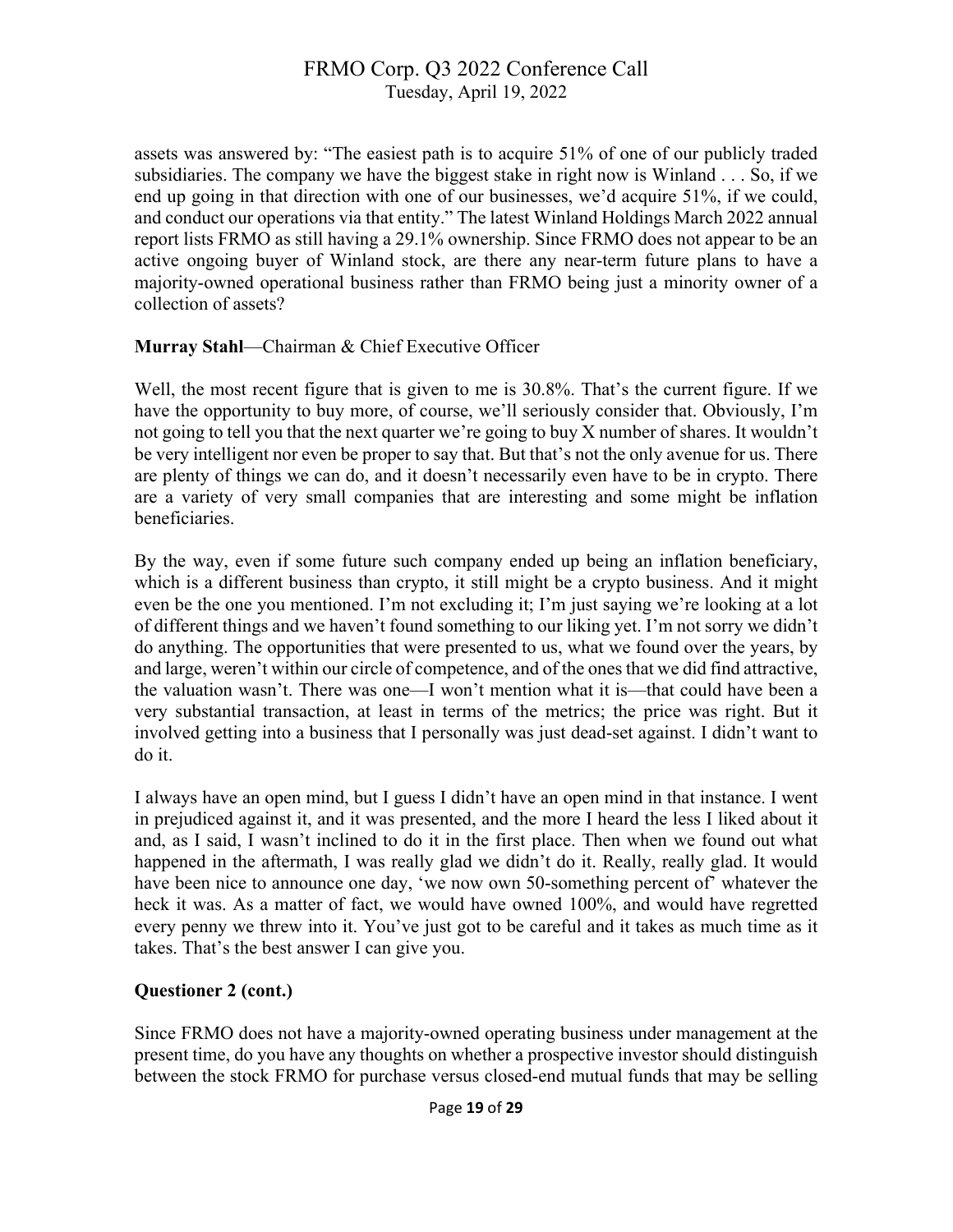at premiums or discounts to their net asset value of underlying assets that they own? At the moment, FRMO has book value of \$6.79 and has a stock price that sells at a premium to the underlying book value.

### **Murray Stahl**—Chairman & Chief Executive Officer

Well, that's a very simple answer because we're not a collection of assets, even now. The reason we're not just a collection of assets is the revenue share. We get a bit less than 5% of the revenues of Horizon Kinetics. There is no closed-end fund of which I'm aware that has any security remotely like that. You saw what just happened to the Inflation ETF. It went from nothing to over \$1.4 billion of assets under management in not much more than a year. Whatever the net revenue is to Horizon Kinetics, we're going to collect 5% of that. In the asset management business, it's possible to gather a tremendous amount of assets. It's possible for the cash flow of FRMO to expand enormously. As a matter of fact, it's not only possible, it's actually happening, so no, it's not a closed-end fund.

Now, you could debate how you're going to value that revenue share, but it that must take into account that there is no associated cost, none whatsoever. Just revenue received, with no effort. So, you can't take the number we came up with for the balance sheet, using standard analytical methods, and take that as a representative value of what the revenue share is worth. In any event, you can see that the Horizon Kinetics revenues go up and they go down. Lately, they're going up. So, the revenue share could end up being much more successful than anybody has any right expect, but whatever the ultimate outcome is, the revenue share is an important valuation consideration. In and of itself, whatever that number is, FRMO is nothing even remotely close to a closed-end fund.

If we needed to get an operating business, we can get an operating business. The thing is, we want to have the right transaction. The opportunities to have the right transaction, for reasons I stated previously, just haven't presented themselves. Wrong transactions presented themselves on a variety of occasions, and we rejected every single one of them. And if the wrong transaction presents itself again, we're going to reject that, too. That doesn't mean we're not looking, but it takes a while. We've worked a long time to build FRMO up to where it is; we're not going to risk a lot on something that we're not sure about. And, as I said, it's got to be within our circle of confidence. We'll see what happens.

## **Questioner 2 (cont.)**

In the January 18, 2022 Q2 conference call transcript on Page 20, Mr. Stahl mentioned that Digital Currency Group did a recent transaction in selling shares in which he personally purchased some additional shares, and he thought Digital Currency Group was undervalued. Was there a rationale why FRMO did not participate in that transaction, since cryptocurrency is a focus of investment interest for FRMO?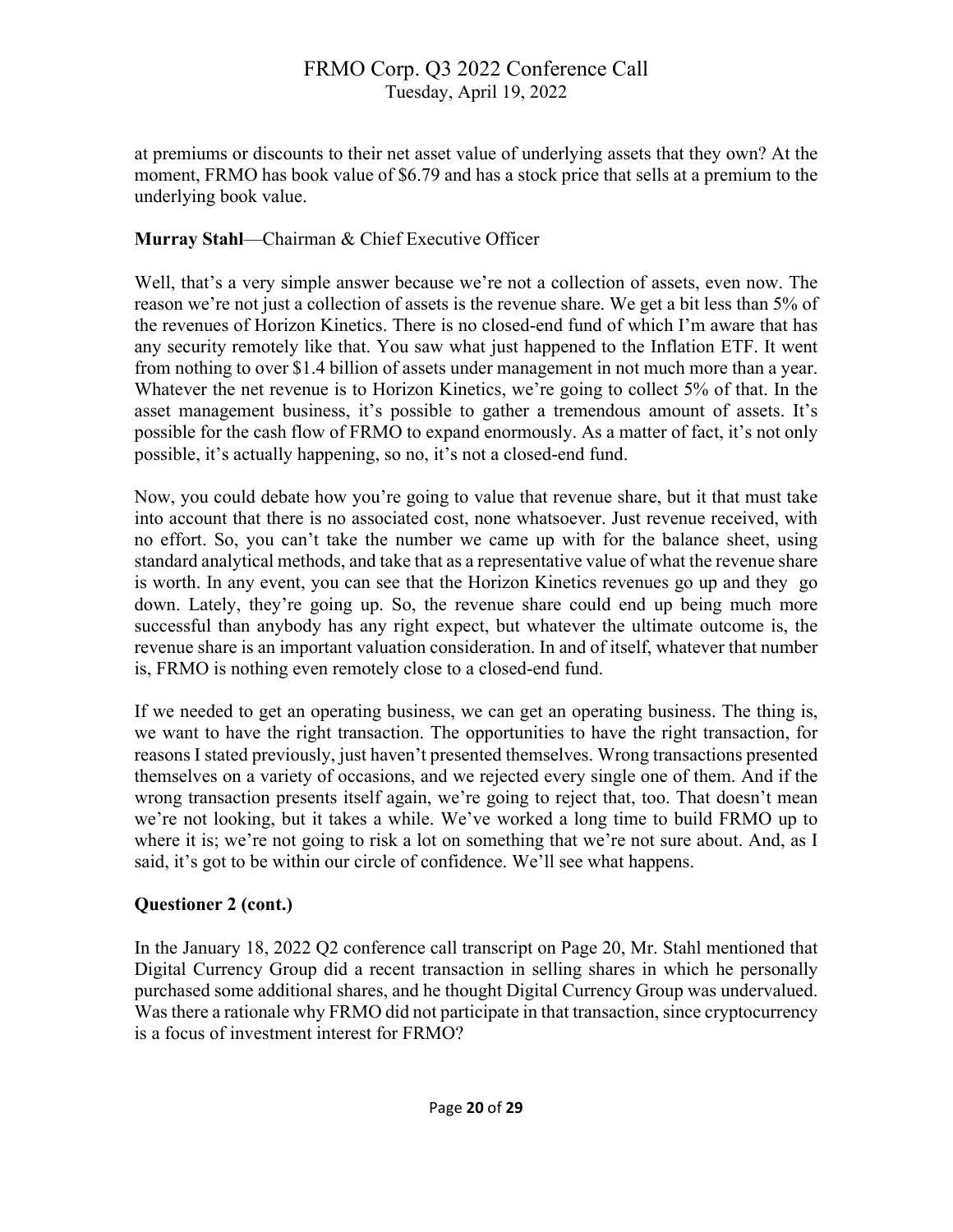## **Murray Stahl**—Chairman & Chief Executive Officer

Very simple. When the original transaction opportunity presented itself some number of years ago, there was a limited number of shares we could buy, so we allocated it. Basically, FRMO got a lot more shares than I got. I didn't really get a lot of shares personally, and would have bought more, if I had the opportunity to add to my investment and bring it up to what it would've been at that time. FRMO got the allocation that we thought we needed to get, and there was no reason to increase it, so we didn't. Some might well argue it's worth more, maybe considerably more, than we have it on the books for.

The short answer is, I basically sacrificed. In order to make room for FRMO to have a bigger allocation, I didn't buy as much as I would have. So, I thought the fair thing is—and I'm buying at a higher price—was that now I should have a chance to buy some personally, and FRMO already got some. I think that's reasonable and fair. I didn't buy a tremendous quantity. And, given the size of FRMO's balance sheet, the amount I bought wouldn't have made that much difference to FRMO. But it just brought me up to what I thought I should've had in the beginning. That's all it was.

## **Questioner 2 (cont.)**

You have a long public track record of demonstrated skill and are very generous in sharing your time and insights with us, but there is still a large disparity in transparency between FRMO's opaque financial reporting and NASDAQ-listed crypto miners, such as Core Scientific, which now reports bitcoin production on a daily basis. What would you say to give minority shareholders confidence in management's alignment with their interest?

## **Murray Stahl**—Chairman & Chief Executive Officer

Well, in a way we did report daily production, because we give you the holdings of mined crypto at the end of the prior quarter. We give you the end of the current quarter. There are 93 production days in a quarter, so if you divide by 93, you're going to know what we produce on a typical day. On a typical day, even though the production varies, it doesn't vary greatly. We only have two employees, so there's the burden of putting it on a website daily. We can calculate what the change in mined crypto is in the last 93 days—it's got to be one of us, or we can assign the task somebody—to post that we got a couple of fractions of a bitcoin on a given day. Is anybody really going to benefit from that? I want to be transparent, but there is work that we're going to have to do to produce that. We have no secrets. We don't care if people know. Is the work that we're going to have to do for a daily report of our various crypto production figures going to provide anybody any meaningful value? If, crudely, you just take the quarter-to-quarter differential in holdings and divide by the number of days in the quarter, I think you'll see that there's no meaningful information gathered.

As to the other publicly traded miners, I can see why they do it. They have an entirely different philosophy. They invested tens of millions of dollars in mining equipment in one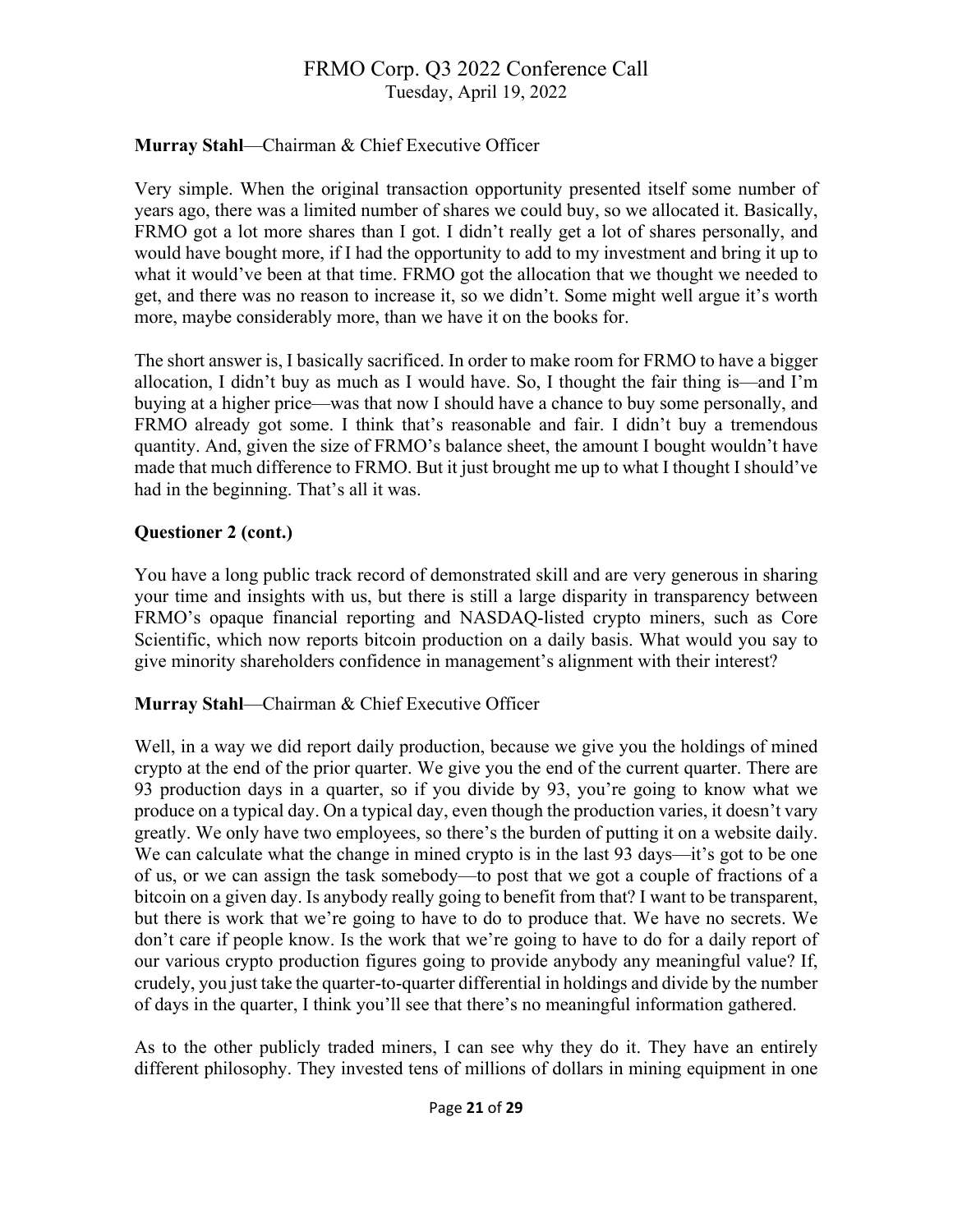shot. I don't think that was such a smart thing to do, but you can look at what's happened to their stock prices in the last quarter. I know bitcoin went down, and that's a factor, but you can see what's been happening in the quarterly results. Ultimately, these machines depreciate, they wear out. I don't know what the accounting treatment is going to be, but we might have to mark them to market. They're not worth what they paid for them, and eventually they're going to be worth zero. So, I don't daily production figures tell you a lot.

Anyway, if someone really insisted, I suppose we'd do it, but I don't think you're going to learn a heck of a lot from it. We produce information where we think it's a benefit to shareholders. But I don't know what shareholders are going to get by out telling them: today we mined a tiny fraction of a bitcoin. If you really insist on knowing, it's not a secret, we'll tell you.

#### **Questioner 3**

Does FRMO have any financial ownership in Horizon Kinetics Hard Assets II?

**Murray Stahl**—Chairman & Chief Executive Officer

Yes, it has a substantial ownership in HK Hard Assets II, because HK Hard Assets II is jointly owned by three entities: Horizon Common (not Horizon Kinetics), FRMO, and yours truly, me. I don't remember what the ratios are, but at the end of the quarter we're going to disclose that. So, next quarter you're going to know what FRMO owns in relation to what I own and Horizon Common owns, and to two decimal places, so it should be adequate for your needs.

Basically, the whole idea was to give life to the Fund. And we gave it life, we thought, on February  $28<sup>th</sup>$ , so that it could be on the financial statements. The trouble is that the accounting treatment for the assets and monies that we put in on February 28<sup>th</sup>—at least from our point of view—was legally received on March 1<sup>st</sup> and, therefore, didn't appear on the this quarter's financial statement. But it will appear on the next quarter-end statement, and you'll have the exact number.

## **Questioner 4**

Do you think Ethereum Classic (ETC) will have increased value when Ethereum (ETH) goes from proof of work to proof of stake?

#### **Murray Stahl**—Chairman & Chief Executive Officer

The short answer is yes. Because, what are the Ethereum miners going to do with their mining equipment? Ethereum Classic is not going to stop being mining; it's going to stay as a proof of work model. All those Ethereum miners will have no alternative. In a matter of hours they're going to migrate to Ethereum Classic, and that's why we take the trouble of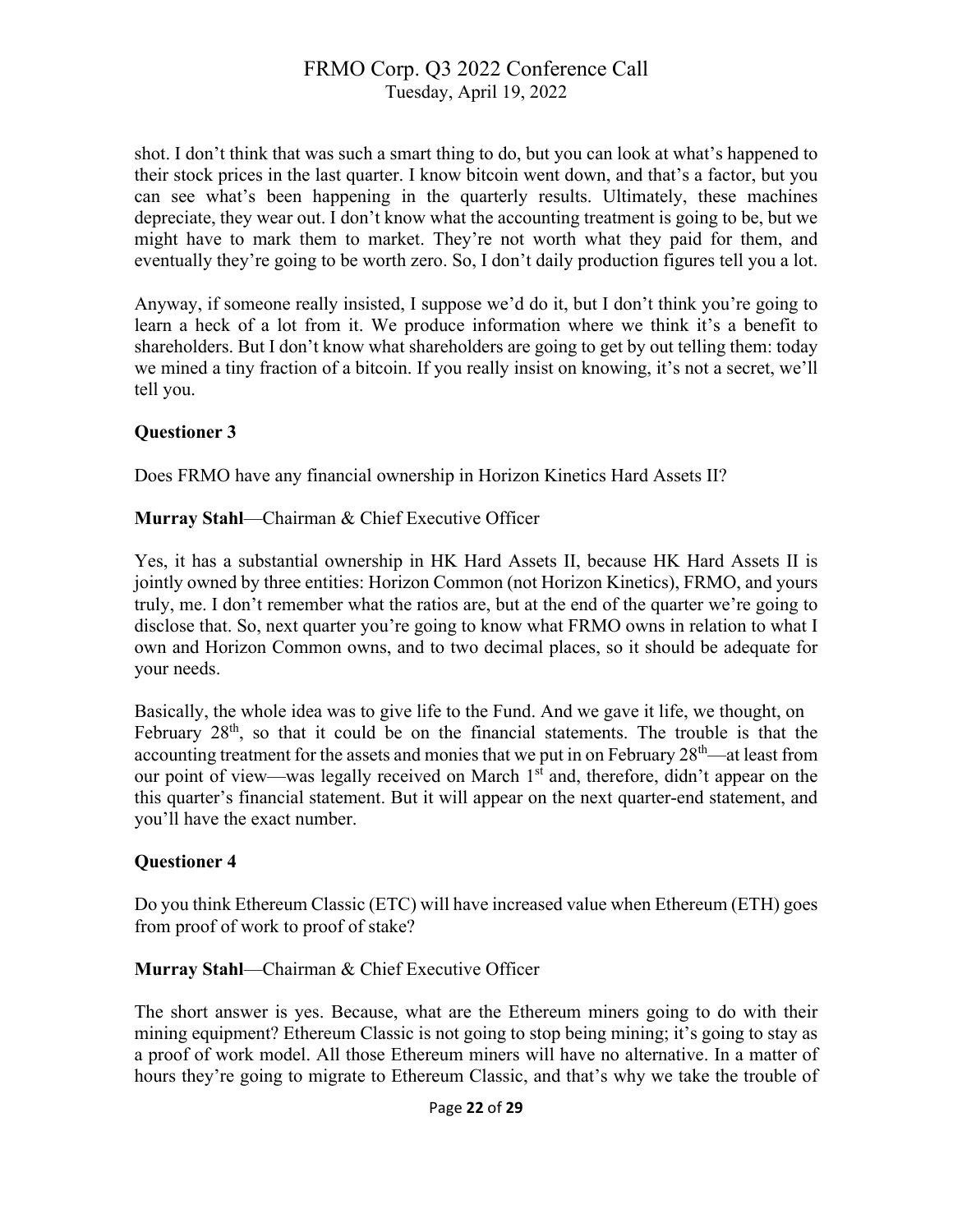mining Ethereum Classic. It's a small cryptocurrency, it doesn't have a lot of market value, and not many people are interested. Again, you have to pose the question, if Ethereum were to go to proof of stake, what's going to happen to all the mining equipment?

You could argue that the mining equipment might still have some value in Ethereum, but not very much. What a miner will really need is the stake. A miner will have to put up a lot of Ethereum, and who's going to want to do that? None of the small miners are going to want to do it, and they don't have the capital to do it, anyway. That highlights one of the problems with the proof of stake model—and I don't think they've worked it out—which is that almost of necessity, I'd say, the validation is going to be performed by those parties with the biggest stakes. As I understand it, it's going to be structured like a lottery system, so that a small validator can actually have a chance to validate transactions. But what if a small validator did something wrong? They don't have a big stake, so what are you actually going to seize if they do something wrong,? I don't know how democratic and how decentralized you can really make such a system. I have my doubts about whether you could ever make proof of stake work.

I say this all the time and I'll just repeat it: I have an open mind, and I'm willing to listen if someone tells me that proof of stake is going to work. Nevertheless, the more I think about it, the less enamored I am of it. They've been talking about it for years and it hasn't happened, nor is it happening tomorrow. Ultimately, I don't think it's feasible. See, that's one of the basic misunderstandings about cryptocurrency—the only reason that bitcoin remains the dominant cryptocurrency, is not because it is a better technology. There are plenty of better technologies. It's not because the miners are loyal to bitcoin or that there is a large community of miners, or any of that. It's basically because the bitcoin programmers did one thing that no other cryptocurrency is ever going to replicate, although they could do so, in theory.

When the bitcoin blockchain started in 2009, it was a labor of love. Essentially the entire corpus of what was going to be issued, other than maybe the genesis block, was essentially reserved for the miners. Understand that designing a cryptocurrency takes a lot of work, and many of these cryptocurrencies, in my opinion, are just brilliant. A lot more brilliant than whatever the bitcoin protocol is. The trouble is, are you – as the creator or creators – willing to be generous and say, I'm going to allocate the bulk of the coins to the validators, which is to say the miners – to incentivize them instead of reward myself? Human beings aren't wired that way. They're not wired to make a new cryptocurrency an act of love, or let's say passion, like they aren't wired to do so for any asset. That's what makes bitcoin dominant, that there is a lot more value available for someone, anyone, to get out of it. That's why the miners are there.

A lot of other cryptocurrencies, they don't even have mining. There are all kinds of quasiincentives to validate transactions and achieve consensus. The only one that I could say is intriguing, although the jury is out on that, is Ripple's XRP. In the XRP model, you're not actually paid a fee to mine. So, you could ask, then, why would anyone mine? Because there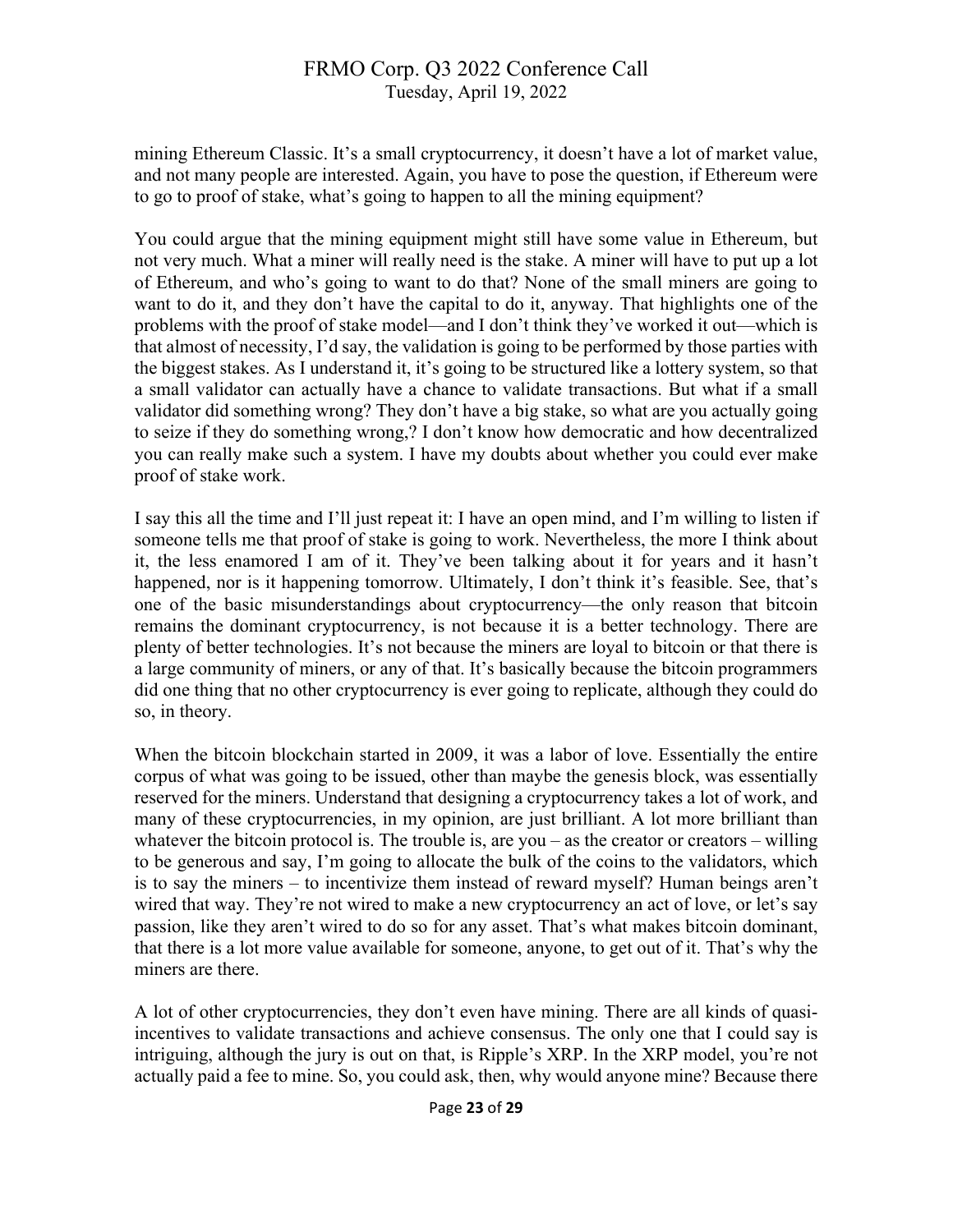is a transaction fee, represented by a coin, and the transaction fee is burned, meaning that the total units outstanding is always shrinking. So, mathematically XRP is a deflationary currency. That makes it extraordinarily interesting. The trouble with it is you don't have to be a validator to get that benefit; you could just be a holder. The challenge for the whole venture is making sure there is sufficient security in the network—they're just going to need a lot more validators and they don't have them right now. And within the context of what's presently being done in XRP, I'm not sure if that degree of system integrity can be achieved.

For a long time, it XRP was a permission network, and that was how they got their security. Only a couple of big banks were allowed to validate—and it's still largely the case. On that front, regarding security, those actors are not likely to pull anything. More recently, they've decentralized a bit and let some other people into it. I don't know if there's a good solution to that in XRP. It may be a viable currency in a permission marketplace, in which case, it's going to have a narrow application. Maybe that's its ultimate fate.

Back to Ethereum Classic, if Ethereum is really serious about proof of stake, then ultimately Ethereum Classic could be the winner among the two. Ethereum faces some other issues aside from the proof of stake challenge. I wrote a paper on this—you might want to get a copy of it. It might be hard to believe, but I assure you this number is accurate, but it uses 100,000 times the power of bitcoin per transaction. So, if Ethereum were ever to try scale up, might really have a power problem.

Another problem with Ethereum is its infinite issuance policy. It is true that the denominator, which is the cumulative number of coins issued, increases at a decreasing rate, because the denominator keeps getting bigger but the issuance per year is constant. Eventually, if you go out enough years, it would approach the issuance rate of bitcoin. Enough years meaning that all of us are going to be long gone by the time that happens. So, that's another problem. Ethereum is, in my opinion, very ambitious with the smart contracts and all the functionality they add. It wants to do a lot of things, but the smart contracts are not really part of the system. They're only as good as the programming written by the people who design it. So, in a smart contract sense, it's hackable. And it has been hacked, and it frequently gets hacked. That's not hacking the currency, mind you, it's just hacking the smart contracts. There are many technical issues that need to be worked out. We're a long way from success mode in that kind of crypto.

Anyway, now you understand why bitcoin remains the dominant cryptocurrency. It's not about the technology. That's a major misconception in crypto generally, because all the code is open source; anybody can copy it, anybody can improve it, or design a similar or almost identical cryptocurrency. If another cryptocurrency has a feature the bitcoin community collectively likes, they can adopt it, if they choose to. It's really about how to give prospective miners an incentive to transact and validate. How do you do that if you're the originator – and yes, you've done a lot of work – and you want to get paid for that, you want the wealth for yourself? Well, you can only have 100% of anything, and that leaves no incentive, or insufficient incentive, to assemble a sufficient and sustainable network of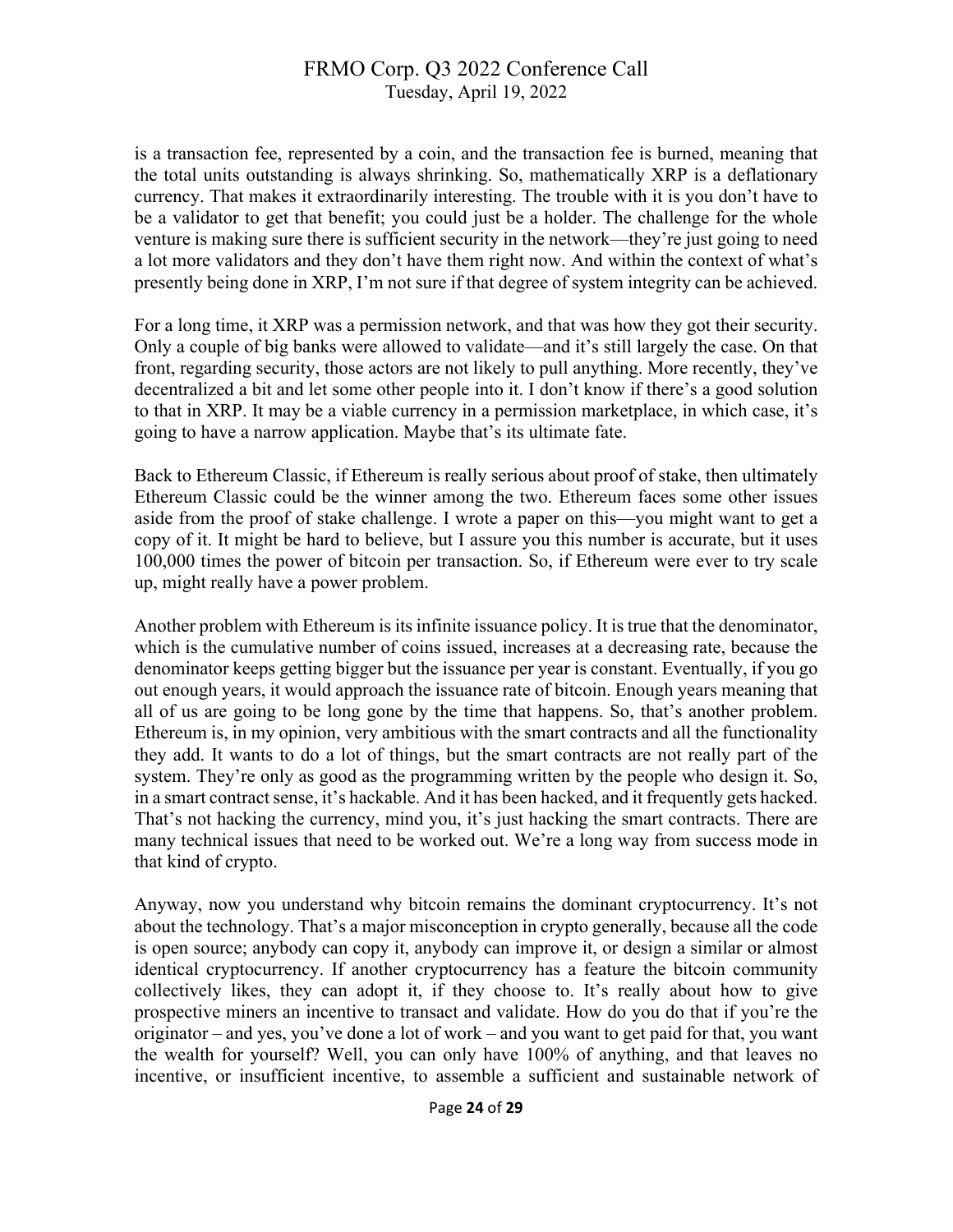validators. That's a serious problem and so far no one has an answer, at least none that I've ever been able to see.

### **Questioner 5**

Given the developments on Bitcoin's layer 2 protocols, such as Liquid and Lightning protocols for scalable transactions, etc., and further adoption by companies such as Shopify and Block (formerly Square) of these protocols, where does FRMO see future value coming from in other blockchain protocols such as Ethereum and Litecoin in comparison?

#### **Murray Stahl**—Chairman & Chief Executive Officer

I wouldn't make too much of Liquid or Lightning, because while you could fork it and change the bitcoin protocol, nobody really is that greatly interested in doing that. So, what some have done, as opposed to forking bitcoin yet again, is create these parallel pathways. This is not a good expression, but I'll use it because I think people understand the imagery it's like a service road or a service lane by a highway. The whole idea is o get to scale is by creating this parallel roadway for small transactions won't get written to the blockchain immediately, but at a point of opportunity as a consolidated single transaction.

I don't know how scalable bitcoin becomes and, frankly, I'm not in bitcoin because of scalability. The notion that there are going to be billions and billions of bitcoin transactions per day—well, if that's what you're looking for, there are hundreds of cryptocurrencies that can do that. Bitcoin is designed to solve one problem in the world of private money – because that what it is, private money. The idea of private money goes back hundreds of years. There was a limiting factor though, as stated in the book *The Denationalization of Money* by Friedrich Hayek, which is the authentication problem.

What's the authentication problem? Let's say I, personally, created a currency. It doesn't have to be crypto, it can be anything. I created a currency and I told you, like bitcoin, there are 21 million units. The problem: how do you know you can trust me? How do you know that I didn't make 22 million units or 23 million units and kept some for myself or gave some to my friends. Or even if took none it for myself, what if I just honestly went about creating more currency, effectively creating a new central bank. How do you know, I'm not going to do that if I'm in control of it?

There was no answer to that question, until there was a blockchain. With a blockchain, we can now authenticate every transaction. The whole purpose of bitcoin is centered around what happens when you have a fixed issuance currency; it's supposed to function like Gresham's law, which means, bad money drives out good. So, gold is better money than, let's say, the dollar. A lot of people say that and I personally agree. But what happens from time to time is that there develops a huge market for gold, and the volume, the issuance, rises. Still, if you count the number of transactions per day in dollars versus gold, dollars has gold beat hands down. Count the market value of the all the transactions in the dollar versus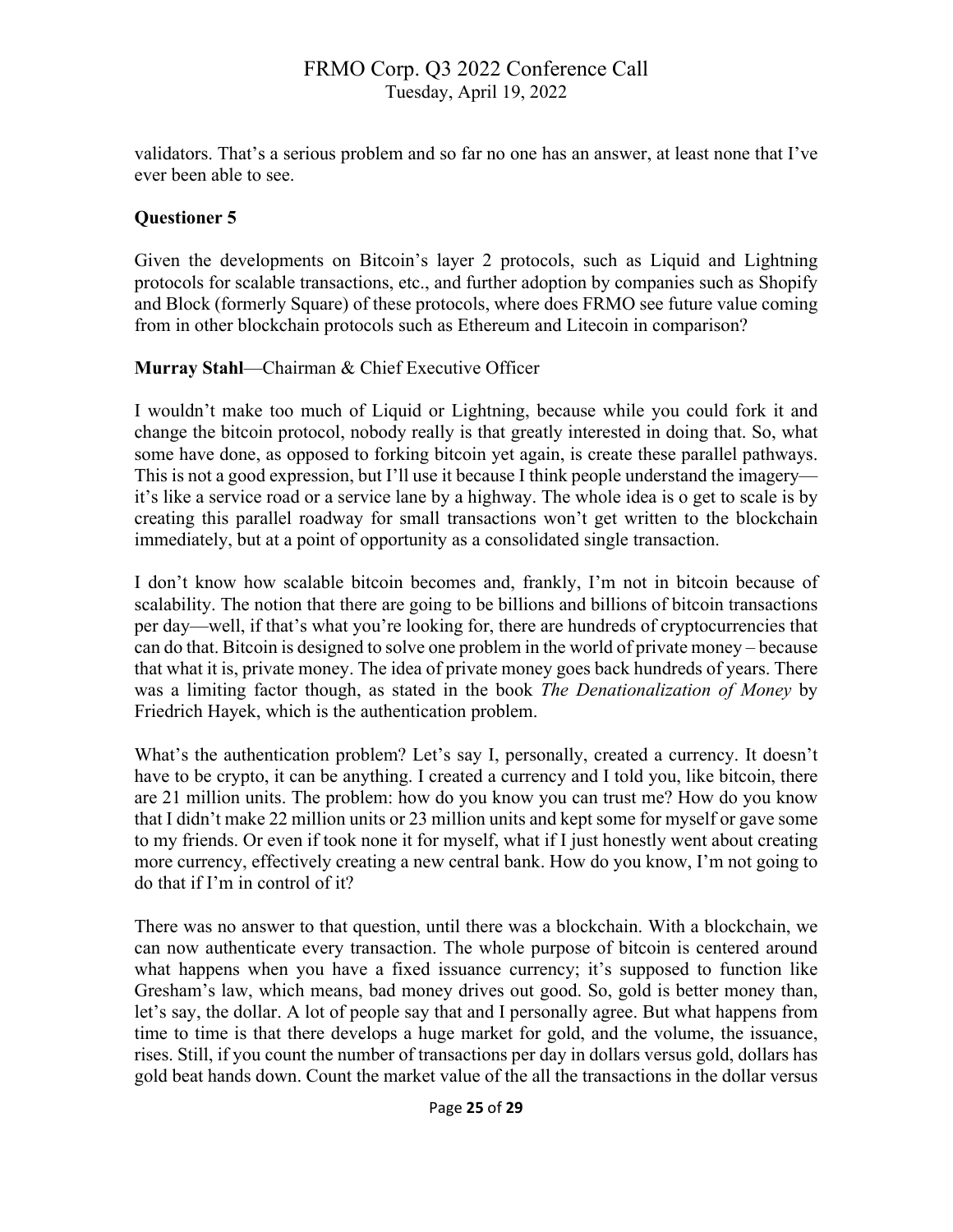the market value of all the transactions in gold? Even if you took the euro-based and the yenbased transactions and converted them into dollars and compared it, gold is a tiny fraction of the dollar-based transactions. And the reason gold is it's a store of value.

In accordance with Gresham's law, what people are expected to  $do$  – and which they  $do$  – is to hang onto their gold, and transact in or let go of their dollars. They're not really supposed to use the gold for transactions, except occasionally. You can see how, with that construct, you don't need to scale the gold transactions up. I don't see a purpose in scaling it up, really. If people want to trade gold, I would advise them to trade a future, which can be transacted in instantaneously. You don't need bitcoin to have that kind of scalability.

That being said, if you go to the blockchain explorer known as bitinfocharts.com, you'll see, somewhere on that website, the Rich List. It's a list of every public key—you can see it who owns bitcoin, and you can view every transaction. You don't know the names, but you can see every transaction, if you have the patience to look, that was ever done in the world of bitcoin. Based on my calculations—you can try to verify it yourself—87% of all the bitcoin outstanding is probably owned by fewer than 100,000 addresses. Moreover, I think that's not even close to 100,000 people because we, at Horizon, for instance, have multiple addresses. I'd be surprised if it's more than 23,000 to 25,000 people who own 87% of the bitcoin. It's working exactly in accordance with Gresham's law. The big holders rarely trade – that's something you can observe on the website, too – and when they do, they're almost always buying. They're hoarding it because they know it's going to have value in the future.

So, why in the world are they building these scalable networks for bitcoin? I have no idea what they're trying to accomplish. I look at those efforts, because it's intellectually interesting, but I don't think it has a lot of impact on bitcoin. I know hundreds of articles, maybe thousands, have been written on how important it is to bring scalability to bitcoin. It's not going to be MasterCard, it's not going to be Visa. That's not what it was intended to do. I think scaling misses the whole point.

In fact, you'll observe that every one of the various bitcoin forks was an attempt, in one way or another, to scale it. And it did scale it. It makes it a lot faster, and bitcoin is a lot more scalable in the forks. Yet, you see what happened – no one, or at least not very many people, are vitally interested in the forks. Now they think that potential users are not vitally interested in a given fork because they didn't scale it sufficiently; that if they'd only scaled it even more, then people would come to it. I think it's a false assumption, and I wouldn't recommend people waste a lot of time with that. But, you know, that's what makes a free market, I guess.

## **Questioner 5 (cont.)**

Noting the development talent in bitcoin, such as having the attention of Jack Dorsey and his development team at Spiral and other high-caliber open-source developers with proven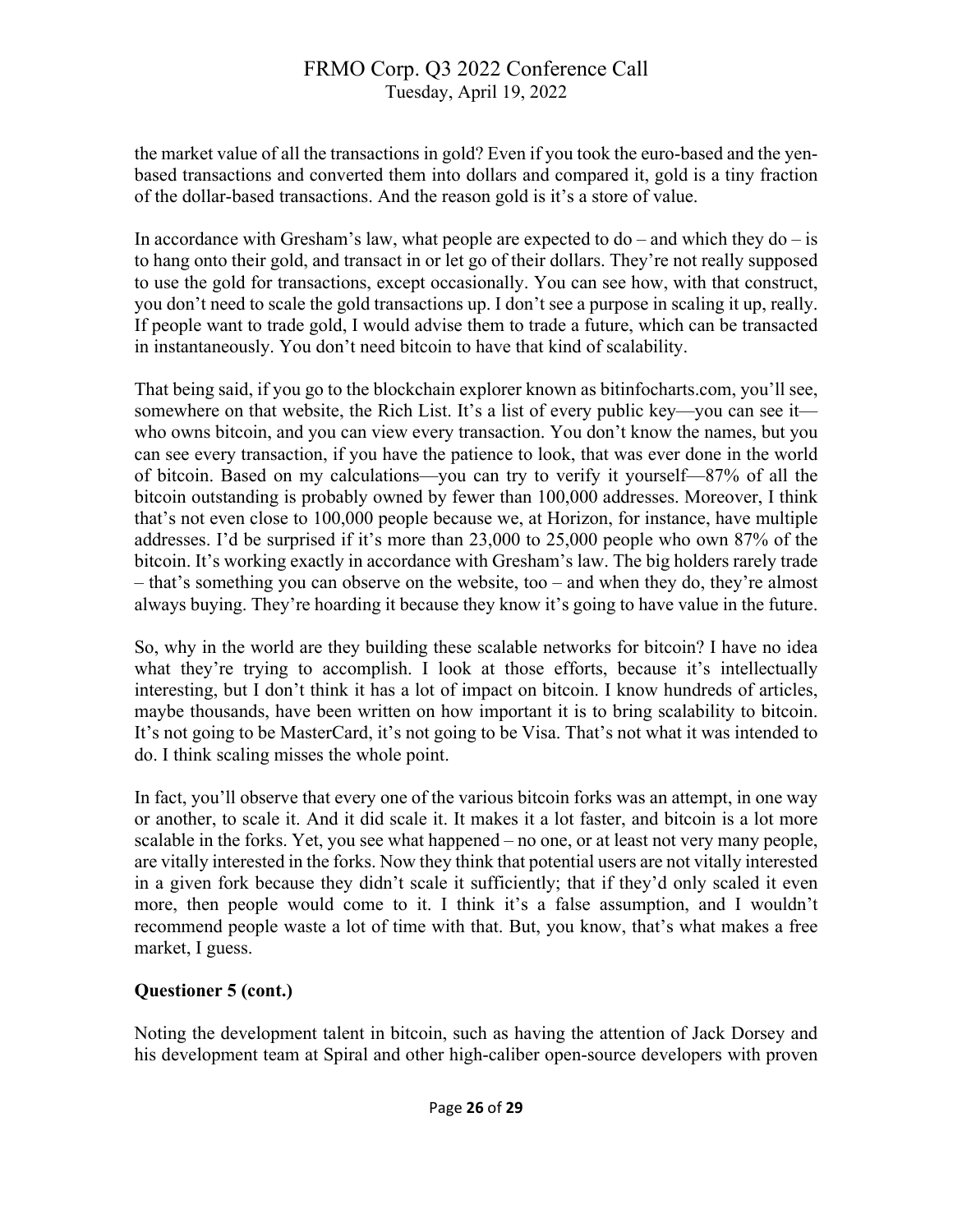track records contributing, such as Dr. Adam Back, how does FRMO see these individuals stacking up to Vitalik Buterin and Charlie Lee?

## **Murray Stahl**—Chairman & Chief Executive Officer

The truthful answer is I don't know, because I don't know what day or to what extent anybody's going to get a bright idea. They're all brilliant people, mind you, and they're all capable of doing wonderful things with regard to crypto. But even those people themselves don't know. Tomorrow morning, one of them might wake up with a brilliant idea, or maybe they woke up with a brilliant idea today and are in the process of implementing as we speak. I really don't know.

For me, bitcoin at least is not about technological expertise. One reason, to start, is that we don't need to scale it. All we need, technologically, was to solve the authenticity problem and the authentication problem—we solved it. We don't need scalability, and we don't need fancy technology. There are thousands of cryptos. I wish I had the time to read all of the papers, but the ones I read are absolutely, astonishingly brilliant. And I'm sure the people you mentioned are brilliant, as well. Just recognize that we don't need that kind of brilliance to solve the authentication problem. We need security and we need authentication, and I believe we have it.

I'll say one other thing. In the world of rare assets—let's take something for which there's potentially an infinite number of units, like rare books. There are only so many copies of a first edition Charles Dickens, okay? Charles Dickens lived in the 19<sup>th</sup> century, and there are first editions of authors who lived in the  $20<sup>th</sup>$  century. The number of first editions expands by the day. Yet, the mere fact that you have the accretion of supply of every new author some of them might be better than Charles Dickens—doesn't destroy the value of a Charles Dickens first edition. Likewise, the idea that someone is going to come up with a better technology than bitcoin, that doesn't destroy the value of bitcoin. If bitcoin does what it's supposed to do and it's authenticated, it's a rare asset. So, that's the way people need to look at it.

The problem for new cryptocurrencies is that it's very hard to create a rare asset—the next evolution of cryptocurrency—and reserve enough for the brilliant people who come up with that, and still have enough to sufficiently compensate the validators to properly authenticate the transactions. That's basically the problem. I haven't seen anybody solve it yet, although maybe these people can do it, in which case, I might buy their cryptocurrency and I might sell the bitcoin, and that cryptocurrency success might be bitcoin's failure. We have to keep our eyes open for that, so I look forward to their brilliant future work.

## **Thérèse Byars**—Corporate Secretary

Well, thank you, Murray, and thank you, Steve. That was your last question.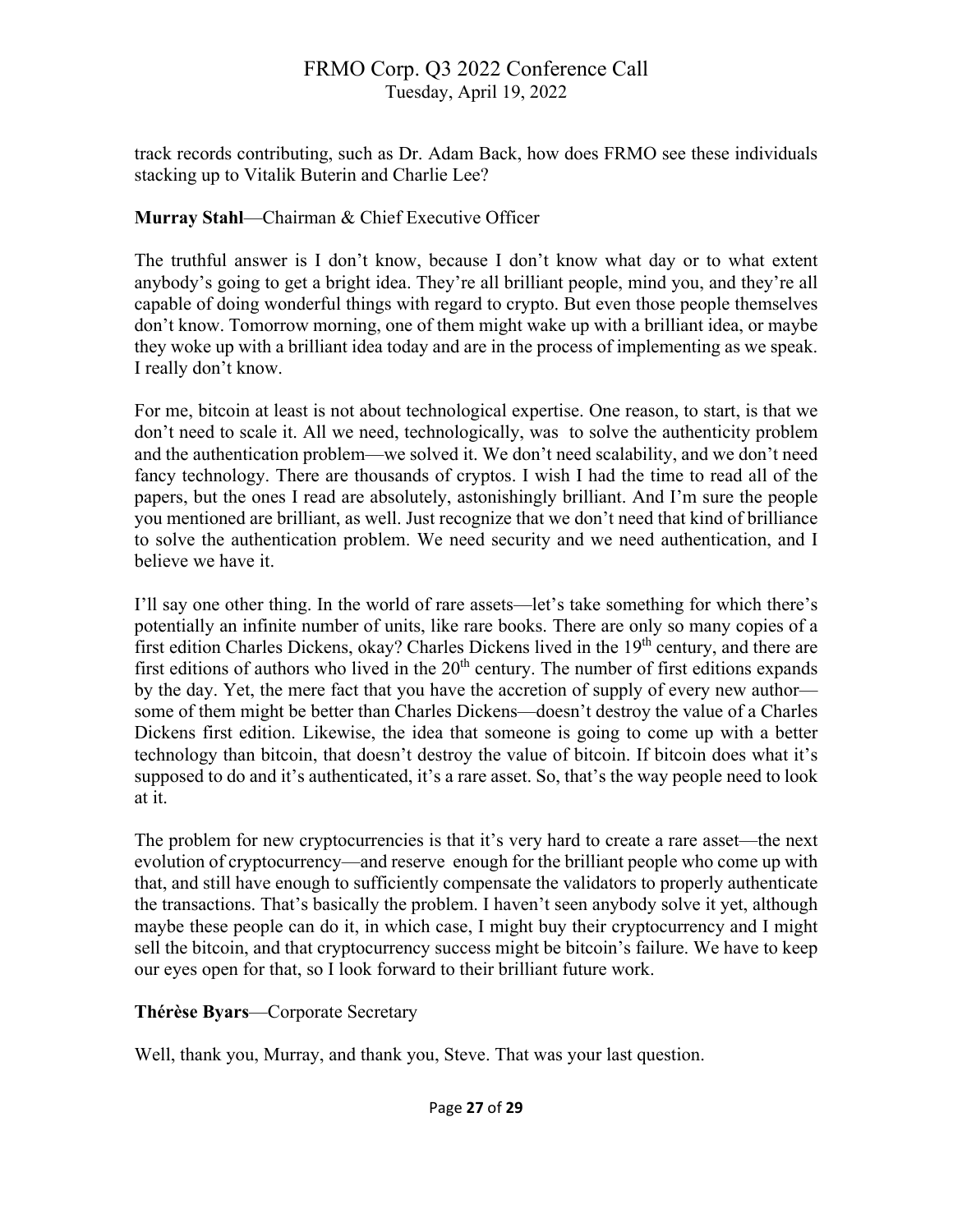## **Murray Stahl**—Chairman & Chief Executive Officer

Okay, well, thanks, everybody, for listening. I was very impressed with the questions today. People are really doing their homework and that's all to the good. And I look forward to doing this again in about three months. And if there's something we didn't answer or data that you think we should be providing, don't hesitate to contact us and we'll see what we can do in that regard. So, thanks, everybody, and talk to you soon. Thanks for your support. Good afternoon.

#### **Operator**

Ladies and gentlemen, this concludes today's conference. We appreciate your participation. You may now disconnect.